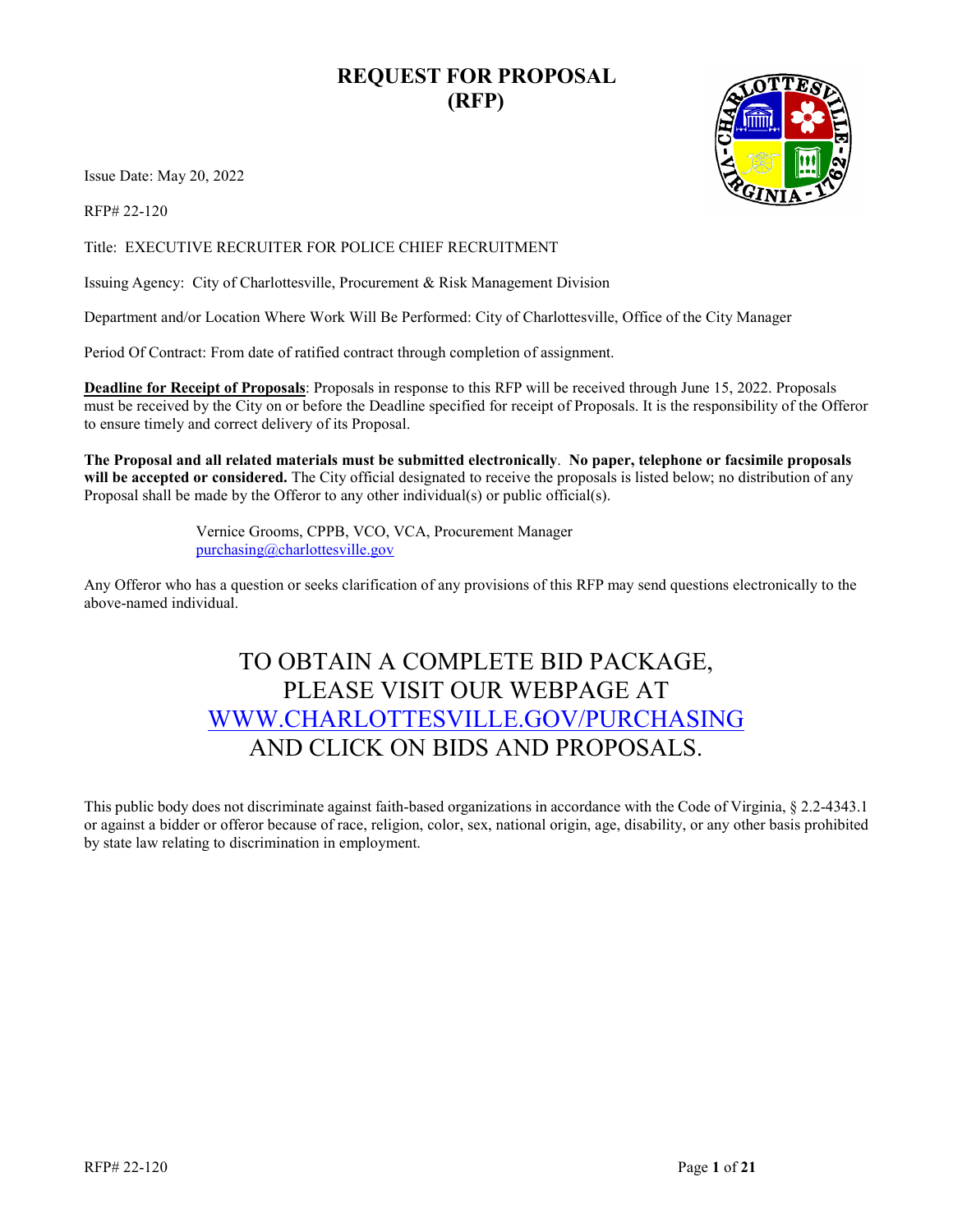|                |                                                  | <b>PAGE</b> |
|----------------|--------------------------------------------------|-------------|
| $\mathbf{I}$ . | <b>PURPOSE</b>                                   | 3           |
| $\Pi$ .        | MINORITY BUSINESS PROGRAM                        | 3           |
| III.           | <b>BACKGROUND</b>                                | 3           |
|                | IV. STATEMENT OF NEEDS                           | $3-4$       |
| $V_{\cdot}$    | PROPOSAL PREPARATION AND SUBMISSION INSTRUCTIONS | $4 - 5$     |
| VI.            | EVALUATION AND AWARD CRITERIA                    | 5           |
|                | VII. GENERAL TERMS AND CONDITIONS                | $6-14$      |
|                | VIII. SPECIAL TERMS AND CONDITIONS               | 14          |
| IX.            | ATTACHMENTS                                      | 14-21       |

Be advised that some of the content in the associated pages may not be posted in an accessible format for screen readers due to the length, complexity and technical nature; however, accommodations will be made upon request by calling 434-970-3860 or submitting an email request to [purchasing@charlottesville.gov.](mailto:purchasing@charlottesville.gov)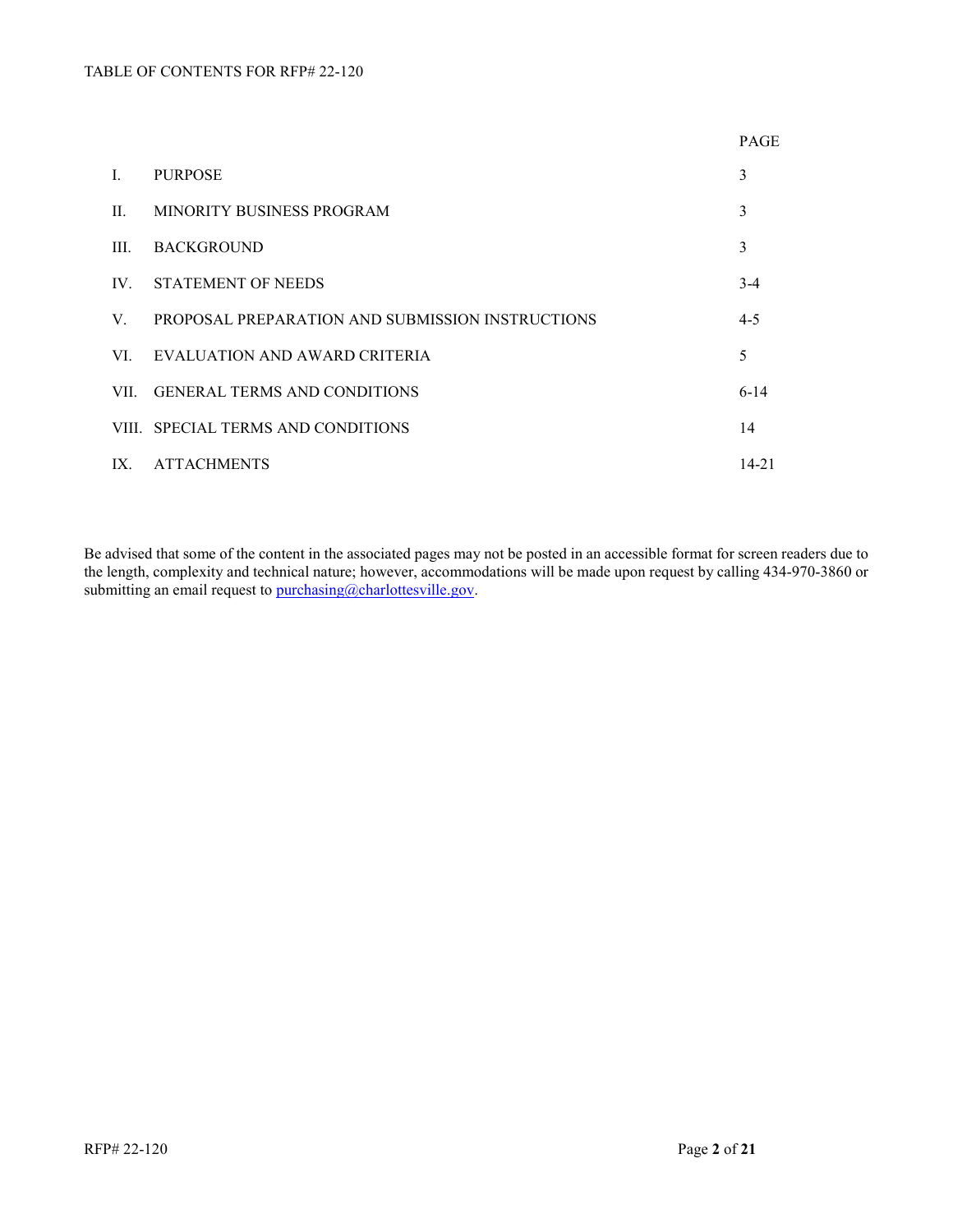- I. PURPOSE: The City of Charlottesville wishes to conduct a national search for a new Chief of Police and seeks professional assistance with recruitment logistics.
- II. MINORITY BUSINESS PROGRAM: As part of the City of Charlottesville's Minority Business Program, the City of Charlottesville encourages the participation of small, women, minority, veteran and micro-owned businesses (SWaM-O) in the City's procurement transactions. In order to support and build up the capacity of SWaM-O businesses, City Council and staff have taken steps to push forward policy changes and initiatives to help reduce barriers to doing business with the City. To find out more about the current City of Charlottesville initiatives and programs please visit the Minority Business Program website at [https://www.charlottesville.gov/718/Minority-Business-Program.](https://www.charlottesville.gov/718/Minority-Business-Program)
- III. BACKGROUND: The City of Charlottesville is a municipal corporation located in West Central Virginia, approximately 120 miles southwest of Washington, D.C and 70 miles northwest of Richmond, VA. The current population is roughly 47,096. The form of government is a council-manager form, with a full time City Manager hired by the City Council as needed, and a 5-person City Council with an internally elected Mayor. City services include general government, police protection, public works, parks and recreation, wastewater treatment, social services, human services, fiscal and risk management, and fire/EMS services. The City has a city attorney's office, a clerk of council, and several elected offices such as revenue and treasurer. The City has approximately 993 full-time staff, as well as part-time, temporary, and seasonal employees. The 2022 annual City general fund budget totaled \$190 million, and the FY22-26 Capital Improvement Plan budget is \$121 million. The City is financially stable and has a AAA bond rating.

The City has a full-service Police Department that provides law enforcement services 24 hours a day, every day. The Chief of Police is hired by and reports directly to the City Manager, but upon hire will be officially confirmed by appointment from the City Council. The departmental budget for fiscal year 2022 is \$18,854,661.00 and its mission is to protect and serve the community of Charlottesville professionally and compassionately with a commitment to earning trust and increasing their accountability through transparent policies and unbiased practices. Currently the department employs 155 full-time employees. The Charlottesville Police Department is divided into four divisions of administration, investigations, support operations, and field operations. The Field Operations Division consists of the Patrol Bureau which provides the 24-hour police patrol for the City of Charlottesville. The Support Operations Division consists of the Staff Development Unit, special teams, Accreditation and Compliance Manager, and Information Management Unit.

The Department is led by the Police Chief, Assistant Police Chief, 4 Patrol Lieutenants, and 1 Detective Bureau Lieutenant. The Detective Bureau includes 3 General Investigators including a Cybercrime Specialist, 2 Drug Investigators, and a 1 Sensitive Crimes Investigator. The K-9 program includes 2 Patrol Officers and 2 canines. The Department has an extensive outreach program, including 2 Police School Liaison Officers and 1 Traffic and Crime Prevention Officer, a Crossing Guard Program and a Police Auxiliary. Civilian Staff include an Administrative Services Coordinator, Administrative Assistant, 3 Records Specialists, 2 Ordinance Officers, and a Custodian. It has seven patrol districts with more than 100 sworn officers who patrol the entire city. The department serves a daytime population of approximately 100,000 people; including 46,000 city residents, 30,000 commuters, and 22,000 University of Virginia students.

- IV. STATEMENT OF NEEDS: The contractor shall comply with all applicable federal, state and local laws, rules and regulations applicable to the provision and performance by the contractor of the work and services that are the subject of the contract.
	- a. The City is seeking a consultant to assist the City Manager through the process of hiring a new Chief of Police who embodies the principles of  $21<sup>st</sup>$  Century Policing and has an anti-racist focus. The consultant shall complete the following work:
		- i. Act as the primary contact to the City Manager (Interim, Acting, or Permanent) to guide and advise them through the recruitment and selection process.
		- ii. Engage internal stakeholders to obtain feedback for desired characteristics and qualifications of a  $21<sup>st</sup>$ Century Anti-Racist Police Chief.
		- iii. Engage external stakeholders to obtain feedback for desired characteristics and qualifications of a  $21<sup>st</sup>$ Century Anti-Racist Police Chief. This external outreach shall include but not be limited to the implementation and analysis of a community survey, engaging the community through in-person and/or virtual meetings that will be in both focus-group and town hall style. The consulting firm shall run all community engagement meetings, surveys, and other engagement options.
		- Coordinate stakeholder input, upon the direction of the City Manager, to include the Mayor and City Council members, City Police Department Staff, City Department Heads as well as Community representatives.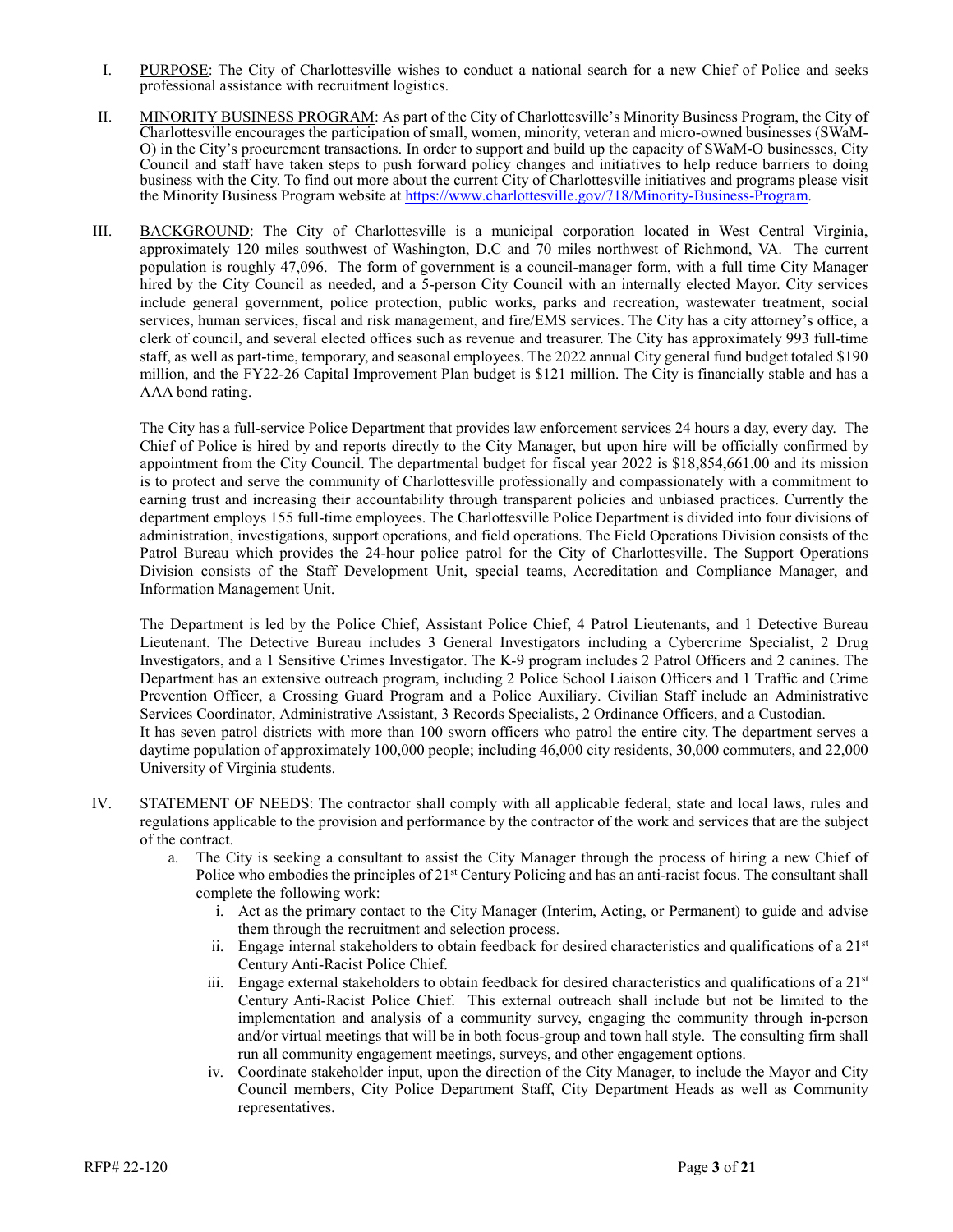- v. Review and provide recommendations for revisions to the job description for the position as appropriate to attract and retain a Chief of Police who embodies  $21<sup>st</sup>$  Century Policing and holds a personal and professional anti-racist focus.
- vi. Develop recruitment materials.
- vii. Conduct a comprehensive outreach campaign, with aggressive marketing and recruitment, aimed at producing the highest quality candidate pool.
- viii. Review and screen candidates with the goal of understanding candidates' professional experience, leadership and management style, and motivation for pursuing the opportunity.
- ix. Recommend and coordinate processes to effectively evaluate skills and leadership abilities of candidates.
- x. Assist the City Manager in making determinations regarding the inclusion of administrative assessment, psychological testing, a public involvement/input component, Community tour, and other testing mechanisms as determined by the City Manager as part of the final interview round.
- xi. Assist the City Manager with the interview process, as directed.
- xii. Conduct extensive background checks on final candidate(s) and coordinate a comprehensive background investigation of finalist(s) by a licensed private investigator able to meet requirements for the Commonwealth of Virginia or by law enforcement background investigator approved by the City Manager; and
- xiii. Assist the City in negotiating the compensation package with the City Manager identified final candidate.

#### V. PROPOSAL PREPARATION AND SUBMISSION INSTRUCTIONS:

#### A. GENERAL INSTRUCTIONS:

- 1. Proposals shall be signed by an authorized representative of the Firm.
- 2. Each proposal must be and remain valid for a period of at least sixty (60) days from the deadline set by this RFP.
- 3. All information requested or required by this RFP must be submitted. Failure to submit all information requested may affect the overall rating of the Offeror's proposal.
- 4. Proposals should be prepared simply, providing a clear, straightforward, concise description of the Offeror's qualifications and suitability to provide the required services, and of the Firm's capabilities, in all respects, to perform fully the requirements of this RFP, and the Firm's integrity and reliability that will assure good faith performance of the Project requirements.
- 5. As used in this RFP, the terms "must", "will" and "shall" identify mandatory requirements. Items labeled as "should" or "may" are highly desirable, and are preferred. Depending on the overall quality and completeness of a Proposal, inability of an Offeror to satisfy a "must", "will" or "shall" requirement may not automatically remove that Offeror from consideration; however, it may affect the overall rating of the Offeror's proposal.
- 6. All proceedings, records, contracts and other records relating to this procurement transaction shall be open to public inspection in accordance with the *Virginia Freedom of Information Act*. Trade secrets or proprietary information submitted by an offeror shall not be subject to public disclosure under the *Virginia Freedom of Information Act*; however, the offeror must invoke the protections of § 2.2-4342F of the Code of Virginia, in writing, either before or at the time the data or other material is submitted. The written notice must specifically identify the data or materials to be protected and state the reasons why protection is necessary. The proprietary or trade secret material submitted must be identified by some distinct method such as highlighting or underlining and must indicate only the specific words, figures, or paragraphs that constitute trade secret or proprietary information. The classification of an entire proposal document, line item prices, and/or total proposal prices as proprietary or trade secrets is not acceptable. Offerors, upon request, shall be afforded the opportunity to inspect proposal records within a reasonable time after the evaluation and negotiations of proposals are completed, but prior to award, except in the event that the City decides not to accept any of the proposals and to reopen the contract. Otherwise, proposal records shall be open to public inspection only after award of a contract by the City.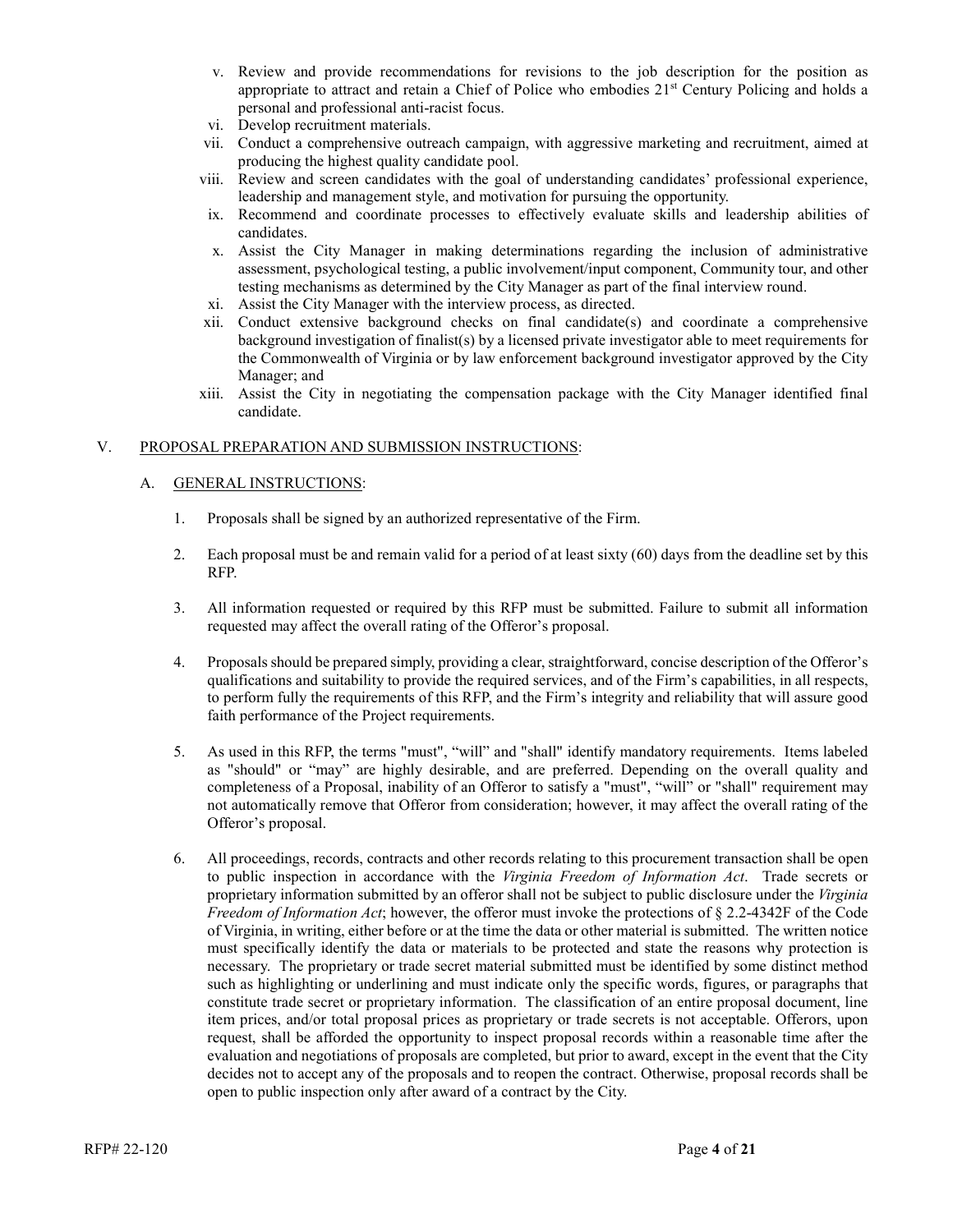- 7. All costs of proposal preparation and presentation shall be borne by each Firm. The City is not liable for any cost incurred by any Firm prior to prepare and submit a proposal responsive to this RFP.
- 8. Offerors who submit a proposal in response to this RFP may be required to give an oral presentation of their proposal to the City. This provides an opportunity for the offeror to clarify or elaborate on the proposal. This is a fact finding and explanation session only and does not include negotiation. The City will schedule the time and location of these presentations. Oral presentations are an option of the City and may or may not be conducted.

#### B. SPECIFIC PROPOSAL INSTRUCTIONS:

Proposals should be as thorough and detailed as possible so that the City may properly evaluate your capabilities to provide the required goods/services. Offerors are required to submit the following items as a complete proposal:

- 1. *Section 1 – Statement of Approach:* Provide a brief narrative statement of how you would approach the performance of these services. Include a timetable and specific milestones applicable to the recruitment process you will implement. Each Statement of Approach should address:
	- Scoping—how will your Firm determine what background, education, experience, and personal qualities are best suited to meeting the expectations of the community for engaging a  $21<sup>st</sup>$ Century focused Chief of Police?
	- Recruitment—how will your Firm identify suitable candidates and otherwise conduct the recruitment process? Where will you publish notice of the opportunity? How will you plan to obtain a diverse pool of qualified applicants?
	- Community Engagement—how will your Firm engage our community through various methods (such as use of survey tools, focus groups, town hall exercises) to ensure that their voice is heard in the process to help the City and the Firm voice their needs in their next Chief of Police along with their concerns such as the impacts of systemic racism in policing?
	- Interviews and Selection Process—how will your Firm advise the City Manager to design an interview and selection process? In your Firm's experience, how do other municipalities structure the interview process: (e.g., how many rounds of interviews are typical? Who directly participate in those interviews? Are community forums utilized?)
- 2. *Section 2 – Statement of Qualifications and Experience:* Provide a written narrative statement to include:
	- Information describing your Firm, how long you have been in business, and a brief description of the number and types of municipalities or local government for whom you have assisted with executive police recruitments.
	- Resumes of the individuals who will be assigned to perform services on the contract.
	- References: Provide at least, but not limited to, three (3) references for which work of a similar nature to that described herein was performed within the past three (3) years specifically for the benefit of other municipal organizations. The references should include the name, title, address, phone number, and email for the person on the owner's team most intimate with the details of project being referenced. See Attachment D - Offeror Data Sheet to provide reference information.
- 3. *Section 3 – Proposed Price and Payment Terms:* Provide a written price quote, or pricing structure utilized by your Firm, and any payment terms under which your Firm is offering to provide the services to the City of Charlottesville, which price quote will include the following:
	- Fees for services including hourly rates and any other reimbursable expenses, either stated as a lump sum or as a scheduling of prices for various service components.
	- The payment schedule and any terms of payment desired by your Firm. All payment schedules and terms of payment shall be negotiable.
	- A narrative statement of the measures you will implement to control costs.
	- Pursuant to Code of Virginia, §2.2-4311.2 subsection B, a bidder or offeror organized or authorized to transact business in the Commonwealth pursuant to Title 13.1 or Title 50 is required to include in its bid or proposal the identification number issued to it by the State Corporation Commission (SCC). Any bidder or offeror that is not required to be authorized to transact business in the Commonwealth as a foreign business entity under Title 13.1 or Title 50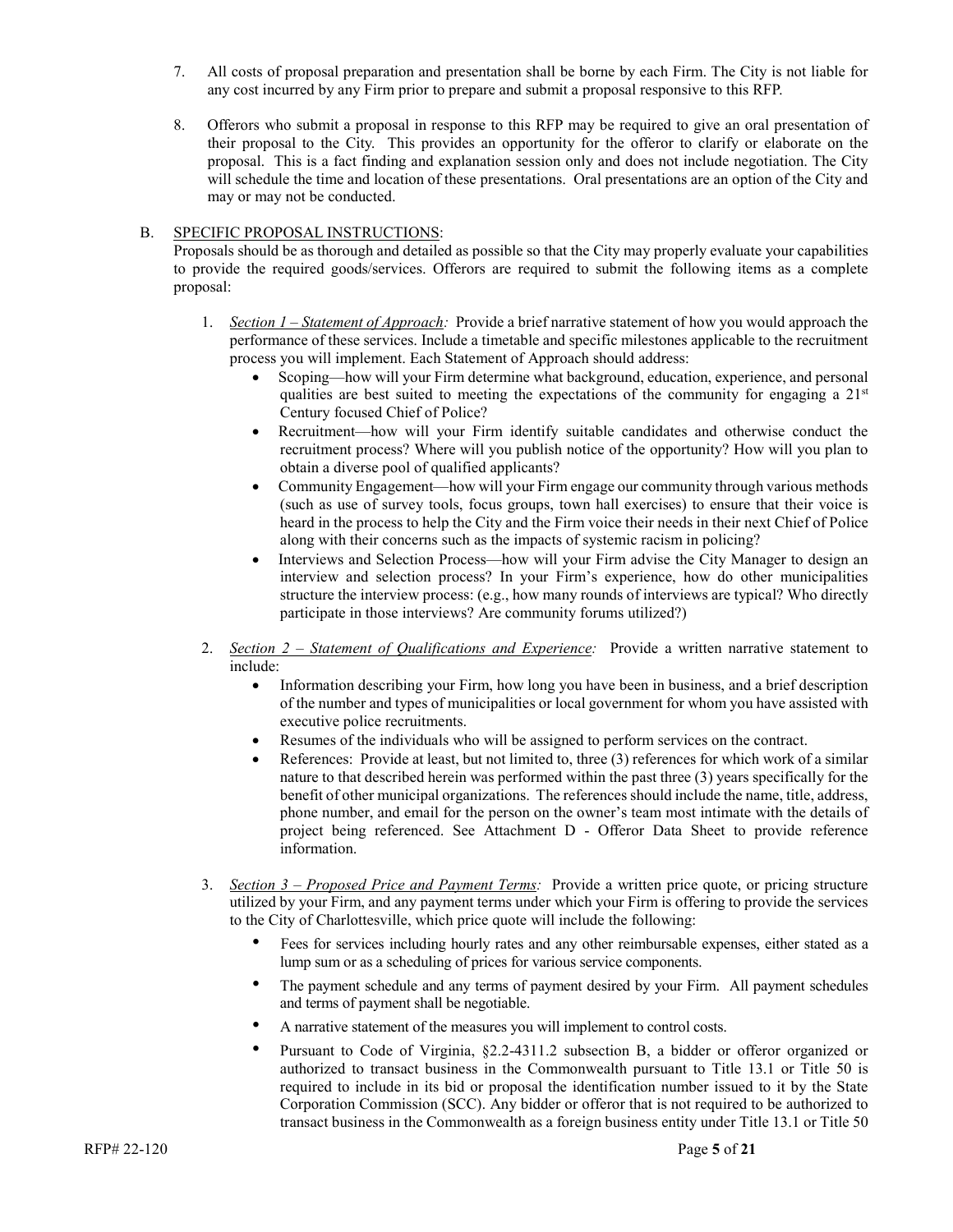or as otherwise required by law is required to include in its bid or proposal a statement describing why the bidder or offeror is not required to be so authorized.

- 4. *Section 4 – Additional Information*: This section is to be used to provide the following information. In addition, you may add any other relevant information to this section.
	- Attachment  $B -$  Signature Sheet
	- Attachment C State Corporation Commission Form
	- Attachment D Offeror Data Sheet
	- Attachment E Certification of No Collusion
	- Attachment F Proprietary/Confidential Information Identification
	- Attachment G Small, Women, Minority, Micro, employment services organizations, and Veteran-Owned Business Objectives
	- Insurance: See General Terms and Conditions Section. Insurance for coverages and limits required by the City.
- VI. EVALUATION AND AWARD CRITERIA: This section is in two (2) parts. The first part, "Evaluation Criteria," explains how the proposals will be evaluated. The second part is the "Award of Contract" clause that states how the award will be made.
	- A. EVALUATION CRITERIA: Proposals shall be evaluated by the City of Charlottesville using the following criteria:
		- 1. Qualifications and Experience. This criteria will involve a review of the background and relevant experience detailed in Statement of Qualifications and Experience provided in response to *Section V.2,* above. (30 points)
		- 2. Proposed Staffing. This criteria will involve a review of experienced staff available to perform the services required, including recent, current and projected workloads provided in response to *Section V.2,* above. (30 points)
		- 3. Approach. This criteria will involve a review of the thoroughness, quality of presentation, and content of the Statement of Approach provided in response to *Section V.1,* above. (25 points)
		- 4. Pricing. This criteria will involve a review of the reasonableness of the fee(s) or pricing structure offered by the Firm, and of the proposed payment terms, as set forth within the Written Price Quote provided in response to *Section V.3,* above. (15 points)
	- B. AWARD OF CONTRACT: The selection process shall be as per  $\S$  2.2-4302.2. of the Virginia Public Procurement Act for the procurement of non-professional services. Selection shall be made of two or more offerors deemed to be fully qualified and best suited among all the offerors on the basis of the evaluation criteria, including price. Negotiations shall then be conducted with each of the offerors so selected. Price shall be considered but need not be the sole determining factor. After negotiations have been conducted with each offeror so selected, the City Manager or Purchasing Agent shall select the offeror which in their opinion has made the best proposal and shall award the contract to that offeror. Should the City Manager or Purchasing Agent, as appropriate, determine in writing and in their sole discretion that only one offeror is fully qualified, or that one offeror is clearly more highly qualified than the others under consideration, a contract may be negotiated and awarded to that offeror. The city reserves the right to make multiple awards as a result of this solicitation.

#### VII. GENERAL TERMS AND CONDITIONS:

- A. ANNOUNCEMENT OF AWARD: Public notice of the award of this contract, or the announcement of the decision to award this contract, shall be given in the following manner: posting of a written notice on the City's website at [https://www.charlottesville.gov/purchasing.](https://www.charlottesville.gov/purchasing)
- B. ANTI-DISCRIMINATION: By submitting their proposals, offers certify to the City that they will conform to the provisions of the Federal Civil Rights Act of 1964, as amended, as well as the Virginia Fair Employment Contracting Act of 1975, as amended, where applicable, the Virginias with Disabilities Act, the Americans with Disabilities Act and Code of Virginia 2.2-4311, 2.2-4311.2, and 2.2-4312 of the *Virginia Public Procurement Act (VPPA)*. If the award is made to a faith-based organization, the organization shall not discriminate against any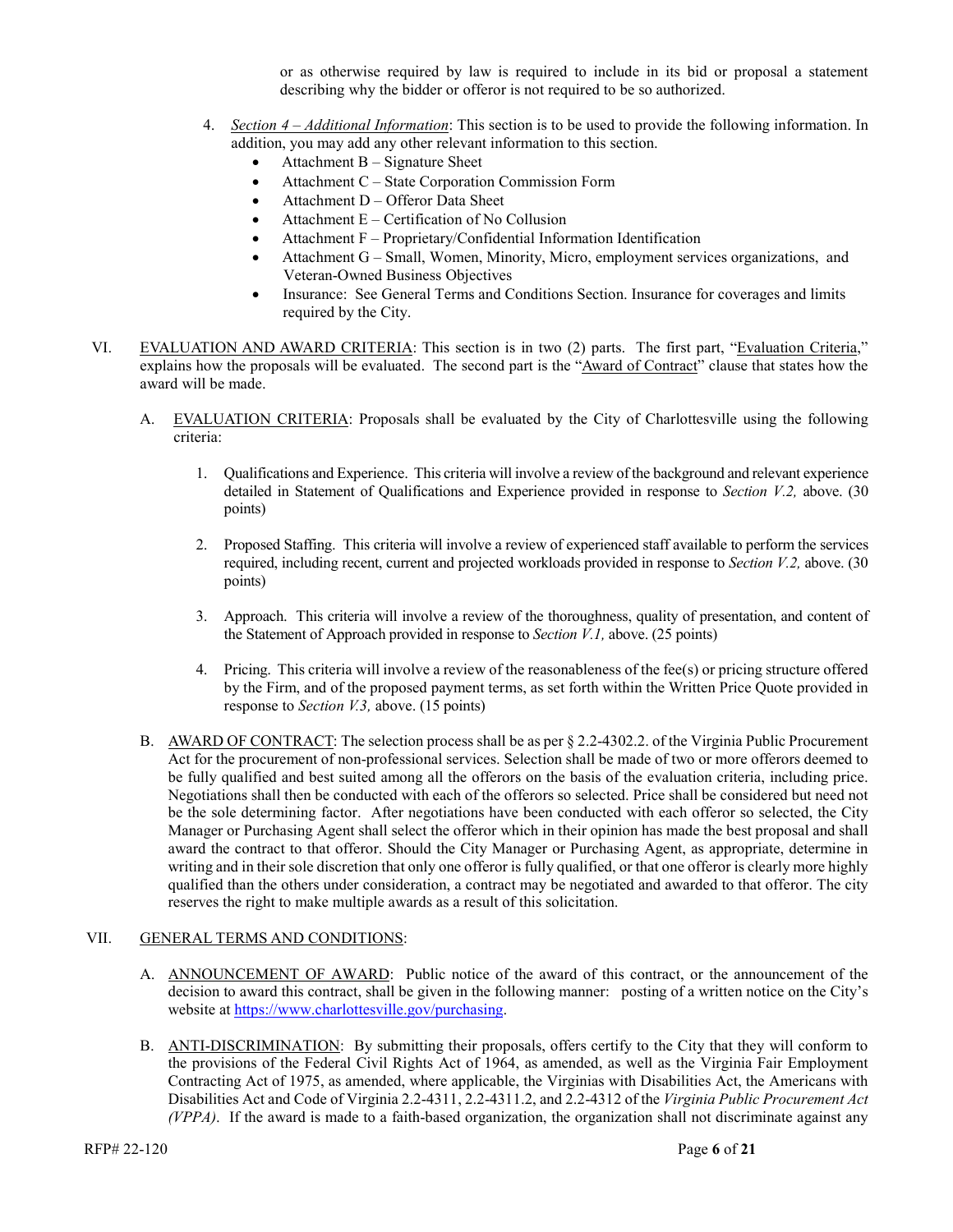recipient of goods, services, or disbursements made pursuant to the contract on the basis of the recipients religion, religious belief, refusal to participate in a religious practice, or on the race, color, religion, national origin, sex, pregnancy, childbirth or related medical conditions, age, marital status, sexual orientation, gender identity, status as a veteran, or disability, and shall be subject to the same rules as other organizations that contract with public bodies to account for the use of the funds provided; however, if the faith-based organization segregates public funds into separate accounts, only the accounts and programs funded with public funds shall be subject to audit by the public body. (Code of Virginia 2.2.4343.1E and Code of the City of Charlottesville Chapter 2, Article XV, § 2-431).

Every contract over \$10,000 shall include the provisions:

- 1. During the performance of this contract, the contractor agrees as follows:
	- A. During the performance of this contract, the Contractor agrees that it will not discriminate against any employee or applicant for employment because of race, color, religion, national origin, sex, pregnancy, childbirth or related medical conditions, age, marital status, sexual orientation, gender identity, status as a veteran, or disability, or any other basis prohibited by law relating to discrimination in employment, except where there is a bona fide occupational qualification reasonably necessary to the normal operation of the contractor. The Contractor agrees to post in conspicuous places, available to employees and applicants for employment, notices setting forth the provisions of this nondiscrimination clause.
	- B. The Contractor, in all solicitations or advertisements for employees placed by or on behalf of the contractor, shall state that it is an equal opportunity employer.
	- C. Notices, advertisements and solicitations placed in accordance with federal law, rule or regulation shall be deemed sufficient for the purpose of meeting these requirements.
	- D. The requirements of these provisions 1. and 2. are a material part of the contract. If the Contractor violates one of these provisions, the City may terminate the affected part of this contract for breach, or at its option, the whole contract. Violation of one of these provisions may also result in debarment from City contracting regardless of whether the specific contract is terminated.
- 2. The contractor will include the provisions of No. 1 above in every subcontract or purchase order over \$10,000, so that the provision will be binding upon each subcontractor or vendor.
- C. ANTI-DISCRIMINATION OF CONTRACTORS: A bidder, offeror, or contractor shall not be discriminated against in the solicitation or award of this contract because of race, color, religion, national origin, sex, pregnancy, childbirth or related medical conditions, age, marital status, sexual orientation, gender identity, status as a veteran, or disability, or any other basis prohibited by state law relating to discrimination in employment or because the bidder or offeror employs ex-offenders unless the City has made a written determination that employing exoffenders on the specific contract is not in its best interest. If the award of this contract is made to a faith-based organization and an individual, who applies for or receives goods, services, or disbursements provided pursuant to this contract objects to the religious character of the faith-based organization from which the individual receives or would receive the goods, services, or disbursements, the public body shall offer the individual, within a reasonable period of time after the date of his objection, access to equivalent goods, services, or disbursements from an alternative provider.
- D. ANTI-DISCRIMINATION OF FAITH-BASED ORGANIZATIONS: The City of Charlottesville does not discriminate against faith-based organizations.
- E. ANTITRUST: By entering into a contract, a contractor conveys, sells, assigns, and transfers to the City of Charlottesville all rights, title and interest in and to all causes of action it may now have or hereafter acquire under the antitrust laws of the United States and the Commonwealth of Virginia, relating to the particular goods or services purchased or acquired by the City of Charlottesville under said contract.
- F. APPLICABLE LAWS & COURTS: This procurement transaction, and any resulting contract, shall in all aspects be governed by the laws of the Commonwealth of Virginia, notwithstanding its conflicts of laws provisions. Any litigation with respect hereto shall be brought in the Circuit Court for the City of Charlottesville, Virginia.
- G. ASSIGNMENT OF CONTRACT: A contract shall not be assignable by the contractor in whole or in part without the written consent of the City.

RFP# 22-120 **Page 7** of **21** H. AVAILABILITY OF FUNDS: The City's obligation under a contract awarded as a result of this procurement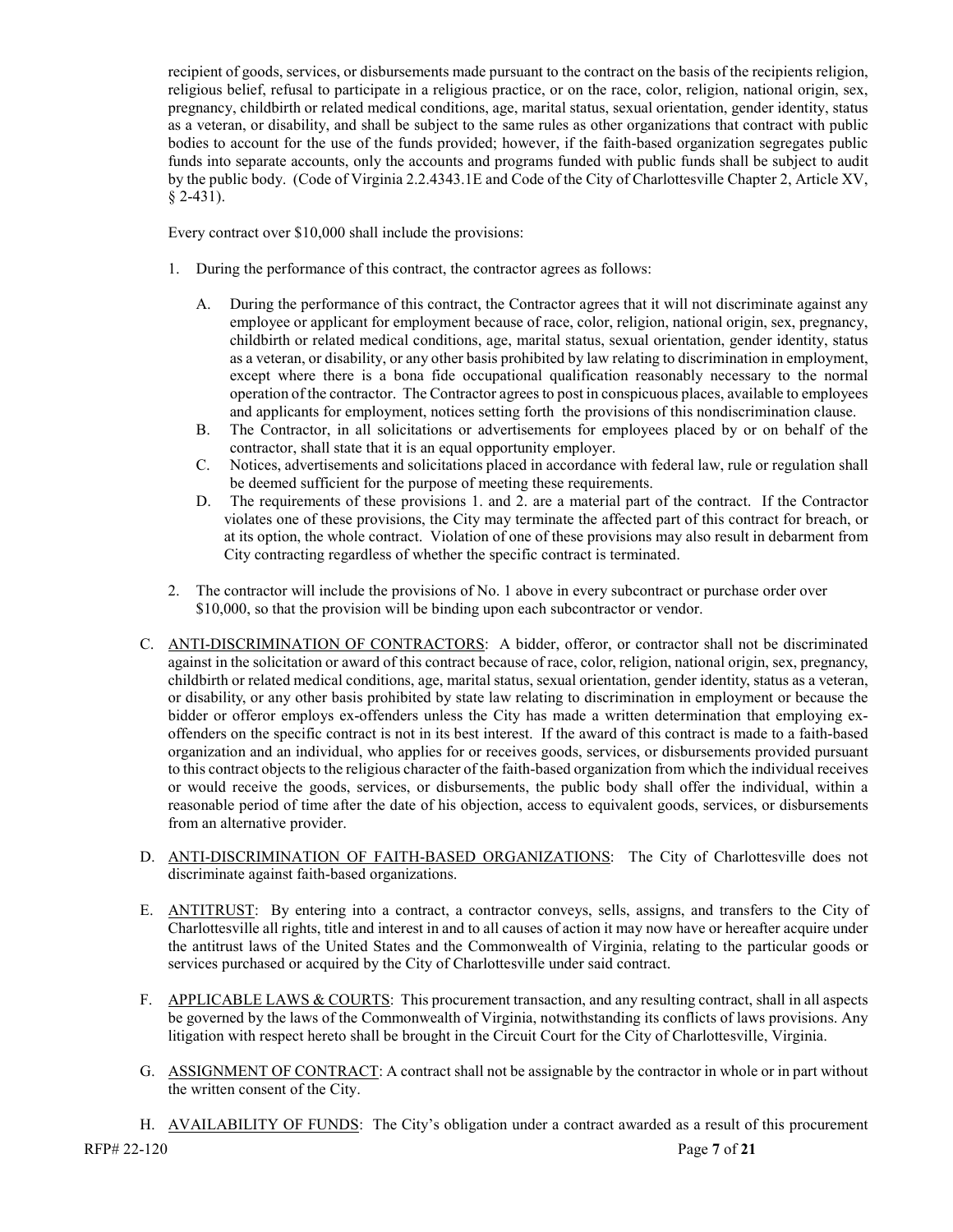transaction shall be and are hereby made expressly contingent upon the availability and appropriation of public funds to support the City's performance thereof.

- I. BID/PROPOSAL PRICE CURRENCY: Unless stated otherwise in the solicitation, bidders/offerors shall state bid/offer prices in US dollars.
- J. BUSINESS-TO-GOVERNMENT VENDOR REGISTRATION: The City's SAP electronic solution offers vendor self-service registration. Vendors are not required to register prior to bidding or submitting an offer, however, purchase orders cannot be issued and payment to vendors cannot be processed to a non-registered vendor. Go to [https://www.charlottesville.gov/purchasing.](https://www.charlottesville.gov/purchasing)
- K. CHANGES TO THE CONTRACT: Changes can be made to the contract in any of the following ways per the requirements of the City's Internal Contracts Management Policy:
	- The parties may agree in writing to modify the scope of the contract. An increase or decrease in the price of the contract resulting from such modification shall be agreed to by the parties as a part of their written agreement to modify the scope of the contract. No fixed price contract may be increased by more than ten percent (10%) or \$25,000 without the advance approval of the City Manager or designee, and under no circumstances may the amount of this contract be increased, without adequate consideration, for any purpose (including, but not limited to, relief of the Contractor from the consequences of an error in its bid or offer).
	- B. The City may order changes within the general scope of the contract at any time by written notice to the contractor. Changes within the scope of the contract include, but are not limited to, things such as services to be performed, the method of packing or shipment, and the place of delivery or installation. The contractor shall comply with the notice upon receipt. The contractor shall be compensated for any additional costs incurred as the result of such order and shall give the City a credit for any savings. Said compensation shall be determined by one of the following methods:
		- 1. By mutual agreement between the parties in writing; or
		- 2. By agreeing upon a unit price or using a unit price set forth in the contract, if the work to be done can be expressed in units, and the contractor accounts for the number of units of work performed, subject to the City's right to audit the contractor's records and/or to determine the correct number of units independently; or
		- 3. By ordering the contractor to proceed with the work and keep a record of all costs incurred and savings realized. A markup for overhead and profit may be allowed if provided by the contract. The same markup shall be used for determining a decrease in price as the result of savings realized. The contractor shall present the City with all vouchers and records of expenses incurred and savings realized. The City shall have the right to audit the records of the contractor as it deems necessary to determine costs or savings. Any claim for an adjustment in price under this provision must be asserted by written notice to the City within thirty (30) days from the date of receipt of the written order from the City. If the parties fail to agree on an amount of adjustment, the question of an increase or decrease in the contract price or time for performance shall be resolved in accordance with the procedures for resolving disputes provided by the Disputes Clause of this contract or. Neither the existence of a claim nor a dispute resolution process, litigation or any other provision of this contract shall excuse the contractor from promptly complying with the changes ordered by the City or with the performance of the contract generally.
- L. CLARIFICATION OF TERMS: The City will assume no responsibility for oral instructions, suggestion or interpretation of this RFP. Any question regarding the proposal documents and/or scope of work/specifications shall be directed to the Purchasing Division and any material change will be submitted to all offerors through issuance of an addendum. **Any questions related to this solicitation must be submitted to the City representative listed on page one a[t purchasing@charlottesville.gov](mailto:purchasing@charlottesville.gov) no fewer than seven (7) workdays prior to the date set by this RFP for receipt of proposals by the City**. Questions should be in writing and electronic transmission is preferred. Questions submitted beyond the time specified above may be left unanswered if sufficient time does not allow a response to all prospective offerors without causing an unacceptable delay in the process.
- M. CONTRACTOR'S FORMS/BOILERPLATE CONTRACTS: All written agreements, contracts, service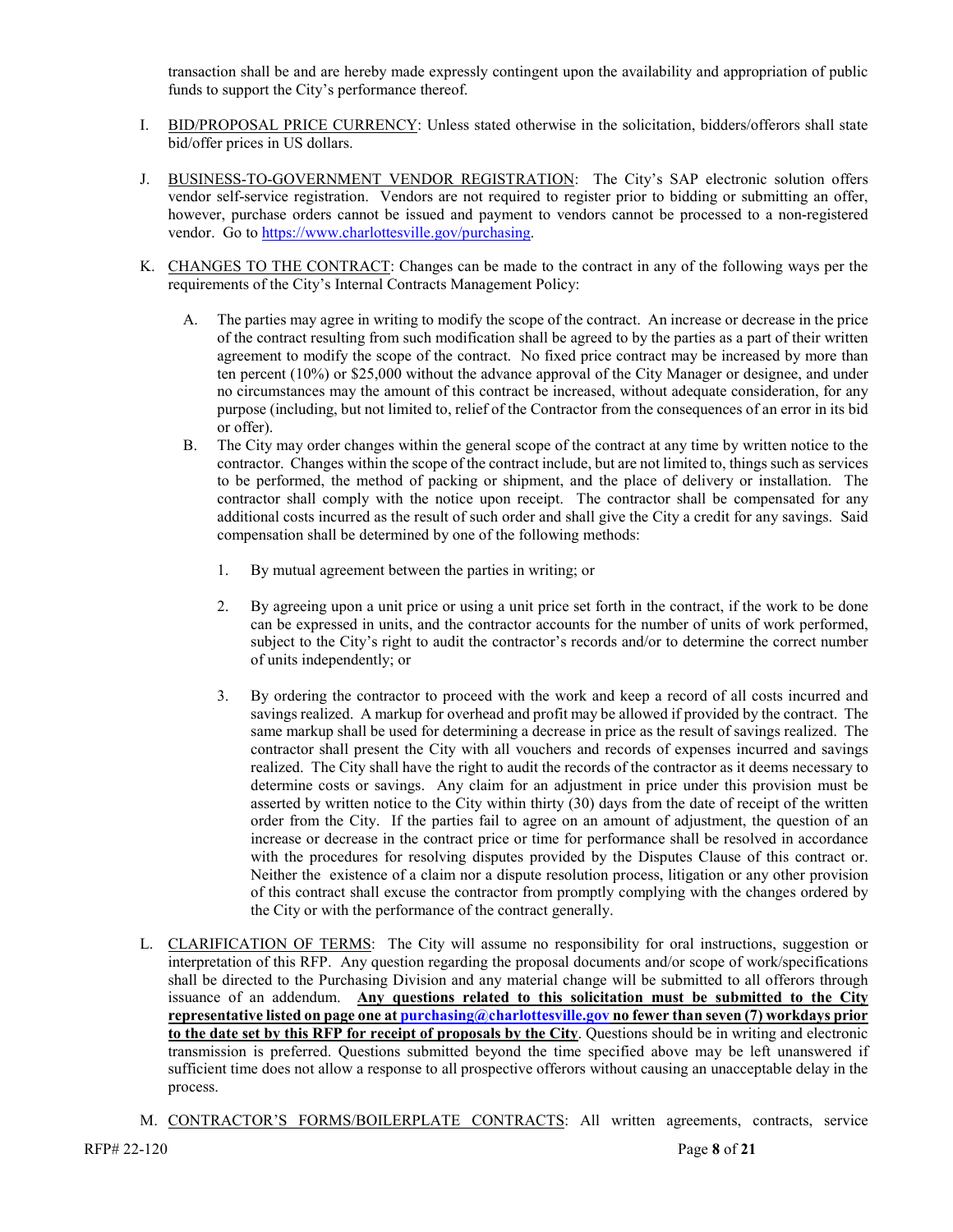agreements, account applications, forms and other documents, of any nature, that the successful Offeror would require the City to sign in connection with any contract resulting from this procurement transaction, or the performance thereof by the Contractor, must be submitted along with the Contractor's proposal. Under no circumstances shall the City be required to agree to any contractual provision (i) that would materially conflict with any requirement(s) of this RFP, (ii) that would affect the price, quality, quantity or delivery schedule for any goods or services, (iii) that would conflict with any requirement of the Virginia Public Procurement Act or the Charlottesville City Code, or (iv) that would, in the City's sole discretion, materially alter the overall combination of quality, price and various elements of required services that in total are optimal relative to the City's needs, and the Contractor shall not condition its performance or delivery upon any such agreement by the City.

- N. CONTRACTUAL CLAIMS: Contractual claims, whether for money or other relief, shall be submitted in writing no later than 60 days after final payment; however, written notice of the contractor's intention to file a claim shall be given at the time of the occurrence or beginning of the work upon which the claim is based. The City has established an administrative procedure for consideration of contractual claims, and a copy of such procedure is available upon request from the City's Purchasing Office. Contractual disputes shall also be subject to the provisions of Va. Code  $\S2.2$ -4363(D) and (E) (exhaustion of administrative remedies) and  $\S2.2$ -4364 (legal actions). Resolution of a claim by the City or its administrative appeals panel shall not relieve a contractor of the requirement to submit any invoice(s) as a condition of receiving payment of specific amount(s) from the City.
- O. DEBARMENT STATUS: By submitting their proposals, offerors certify that they are not currently debarred by the federal government, the Commonwealth of Virginia, or any local government or public authority, from submitting bids or proposals on contracts for the type of goods and/or services covered by this solicitation, nor are they an agent of any person or entity that is currently so debarred.
- P. DEFAULT: In case of failure to deliver goods or services in accordance with the contract terms and conditions, the City, after due oral or written notice, may procure them from other sources and hold the contractor responsible for any resulting additional purchase and administrative costs. This remedy shall be in addition to any other remedies which the City may have.
- Q. DESIGNATED PERSONNEL: The personnel designated in the management summary for key positions shall not be changed except with the permission of the City. Contractor may not substitute other staff or individual(s) without the prior, express written consent of the City. The City shall not be required to consent or accept any substitution(s) if to do so would require an increase in the compensation due the Contractor under this Agreement, or a reduction in the quantity or quality of the Service by this Agreement, as determined in the City's sole discretion.
- R. DRUG-FREE WORKPLACE CLAUSE: During the performance of this contract the contractor agrees as follows: (i) to provide a drug-free workplace for the contractor's employees; (ii) to post in conspicuous places, available to employees and applicants for employment, a statement notifying employees that the unlawful manufacture, sale, distribution, dispensation, possession, or use of a controlled substance or marijuana is prohibited in the contractor's workplace and specifying the actions that will be taken against employees for violations of such prohibition; and (iii) state in all solicitations or advertisements for employees placed by or on behalf of the contractor that the contractor maintains a drug-free workplace. For the purposes of this paragraph, "drug-free workplace" means a site for the performance of work done in connection with the contract awarded to a contractor in accordance with this procurement transaction, where the contractor's employees are prohibited from engaging in the unlawful manufacture, sale distribution, dispensation, possession or use of any controlled substance or marijuana during the performance of the contract.
- S. ETHICS IN PUBLIC CONTRACTING: Per Code of Virginia, 2.2-4367: By submitting a proposal, the offeror certifies that their proposal is made without collusion or fraud and that they have not offered or received any kickbacks or inducements from any other offeror, supplier, manufacturer or subcontractor in connection with their proposal, and that they have not conferred on any public employee having official responsibility for this procurement transaction any payment, loan subscription, advance, deposit of money, services or anything of more than nominal value, present or promised, unless consideration of substantially equal or greater value was exchanged.
- T. HEADINGS: Section, article and paragraph headings contained within this Request for Proposals have been inserted only as a matter of convenience and for reference, and they in no way define, limit, or describe the scope or intent of any term, condition or provision of this Request for Proposals.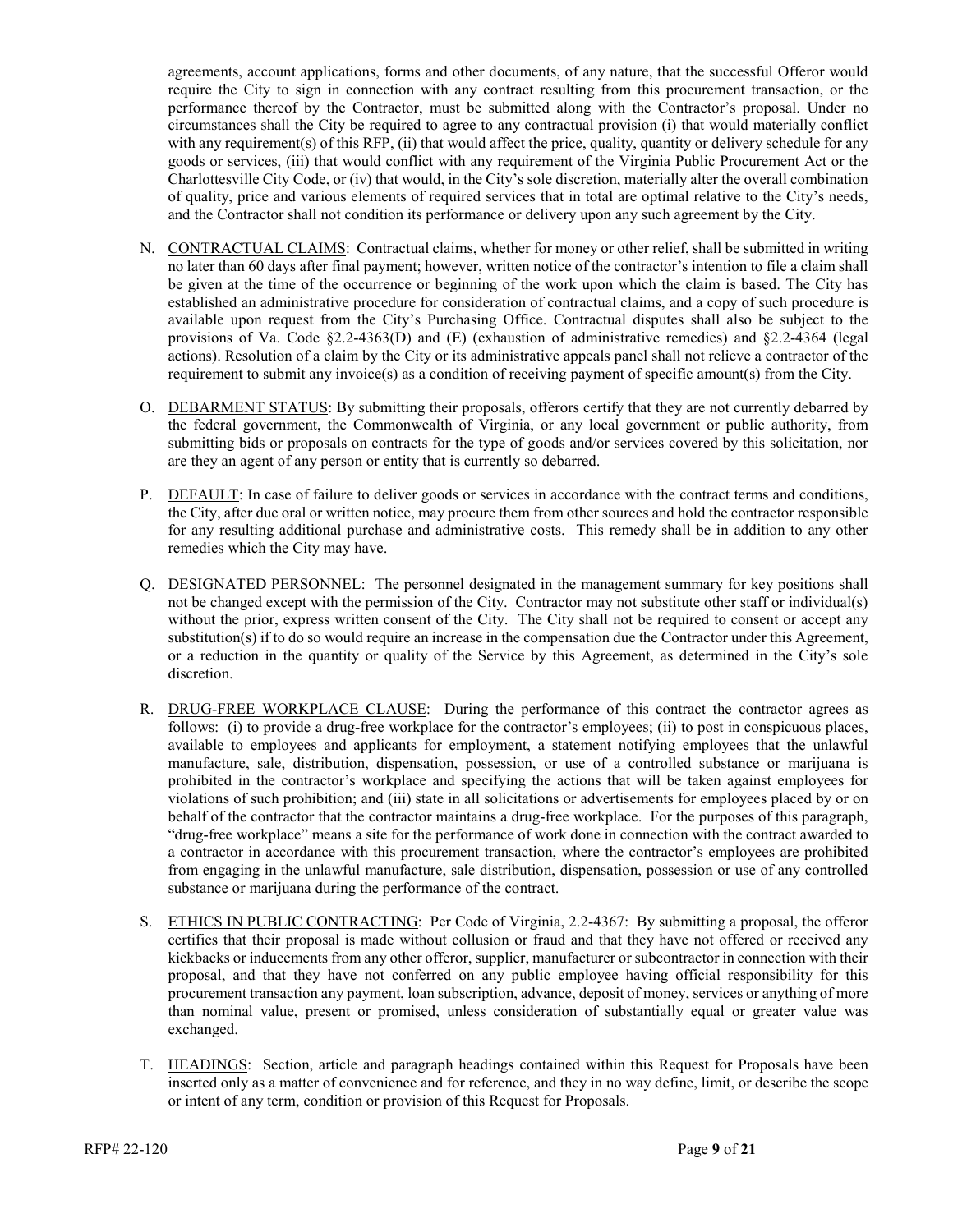- U. IDLING REDUCTION REQUIREMENT: Contractors are required to comply with the City of Charlottesville's Idling Reduction Policy for Motor Vehicles and Equipment, policy number 100-12. This policy can be made available to any Bidder/Offeor by submitting an email request to [purchasing@charlottesville.gov.](mailto:purchasing@charlottesville.gov)
- V. **IMMIGRATION REFORM AND CONTROL ACT OF 1986**: By entering into a written contract with the City of Charlottesville, the Contractor certifies that the Contractor does not, and shall not during the performance of the contract for goods and services in the Commonwealth of Virginia, knowingly employ an unauthorized alien as defined in the federal Immigration Reform and Control Act of 1986.
- W. INCLEMENT WEATHER/CLOSURE OF CITY OFFICES: If the City of Charlottesville is closed for business on the date and time set by this RFP for receipt of proposals, then proposals will be accepted on the next scheduled business day up to the time of day specified on the original date specified for receipt of proposals.
- X. INDEMNIFICATION: Contractor hereby assumes, and shall defend, indemnify and save the City and all of its officers, agents and employees harmless from and against any and all liability, loss, claim, suit, damage, charge or expense including attorney's fees which the City and all of its officers, agents and employees may suffer, sustain, incur or in any way be subjected to, on account of death of or injury to any person (including, without limitation, City officers, agents, employees, licensees and invitees) and for damage to, loss of , and destruction of any property whatsoever, which arises out of, results from, or is in any way connected with actions taken by the Contractor in the performance of its obligations under this Agreement, or which occurs as a consequence of any negligence, omission or misconduct of the Contractor and any of Contractor's subcontractors, agents or employees in the performance of Contractor's or any of its subcontractors, agents or employees in performing work under this contract, regardless of whether such loss or expense is caused in part by a party indemnified hereunder.
- Y. INSURANCE: By signing and submitting a proposal under this solicitation, the offeror certifies that if awarded the contract, it will purchase and maintain, at its sole expense, and from a company or companies authorized to do business within the Commonwealth of Virginia, insurance policies containing the following types of coverages and minimum limits, protecting from claims which may arise out of or result from the Offerors' performance or non-performance of services under this Contract, or the performance or non-performance of services under this Contract by anyone directly or indirectly employed by the Offeror or for whose acts it may be liable:
	- a. Workers' Compensation Statutory requirements and benefits. Coverage is compulsory for employers of three or more employees, to include the employer. Contractors who fail to notify the City of increases in the number of employees that change their workers' compensation requirements under the Code of Virginia during the course of the contract shall be in noncompliance with the contract. This policy shall specifically list Virginia as a covered state.
	- b. Employer's Liability \$100,000. This policy shall specifically list Virginia as a covered state.
	- c. Commercial General Liability \$1,000,000 per occurrence. Commercial General Liability is to include bodily injury and property damage, personal injury, advertising injury, contractual liability, and products and completed operations coverage. The City of Charlottesville and its officers, employees, agents and volunteers must be named as an additional insured and so endorsed on the policy.
	- d. Automobile Liability \$1,000,000 per occurrence. (Only used if motor vehicle is to be operated or driven on city property while under contract.)
		- 1. Companies relying on use of employees' personal vehicles must provide proof of "non-owned" or "forhire" automobile liability coverage.

All insurance coverage:

- 1. shall be issued by an insurance carrier authorized to do business within the Commonwealth of Virginia and rated A- VIII or better, by A. M. Best Company or equivalent rating from an alternate recognized ratings agency, and otherwise acceptable to the City;
- 2. shall be kept in force throughout performance of services;
- 3. shall be an occurrence-based policy;
- 4. shall include completed operations coverage;
- 5. shall contain a cross liability or severability of interest clause or endorsement. Insurance covering the specified additional insured shall be primary and non-contributory, and all other insurance carried by the additional insureds shall be excess insurance;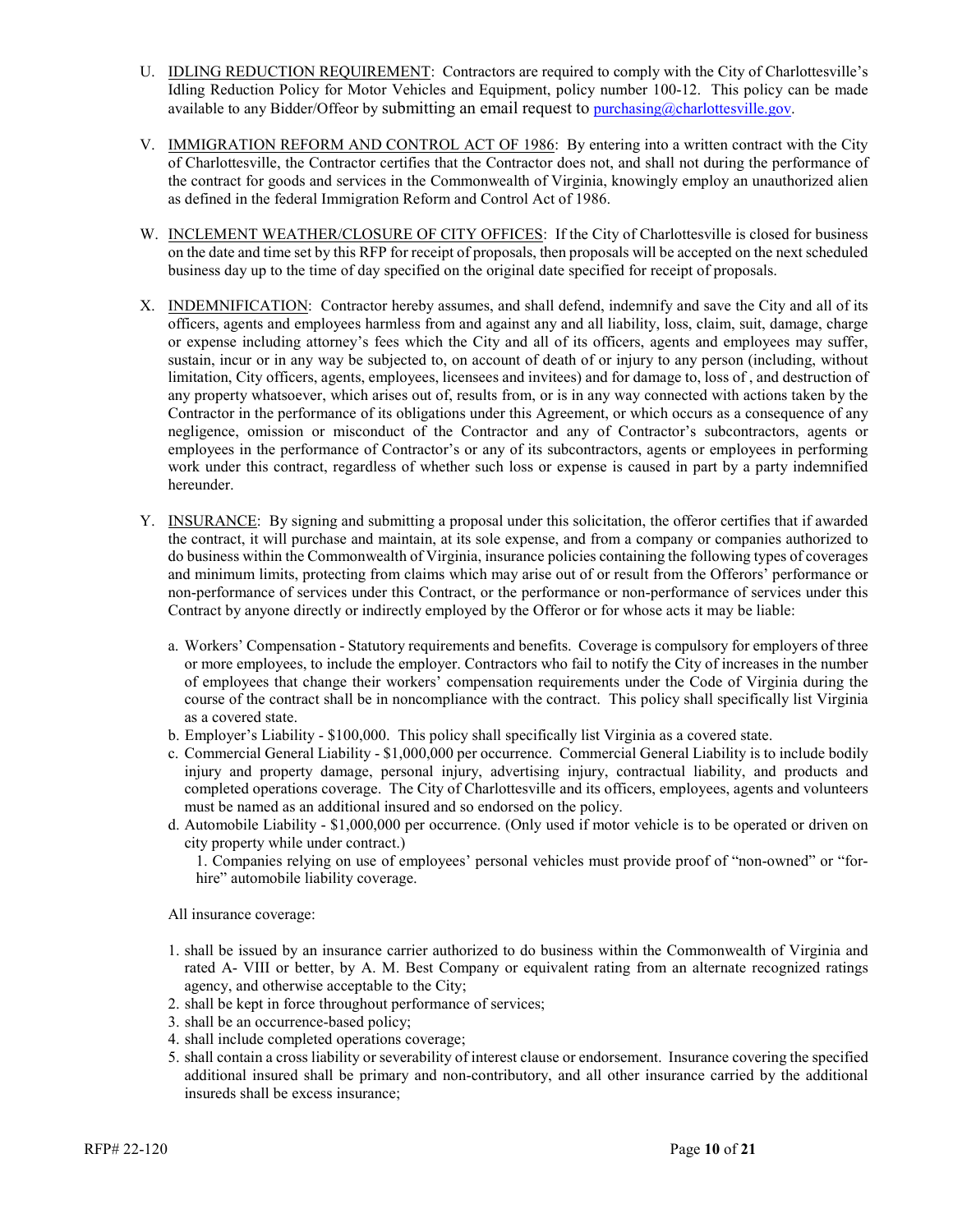6. where additional insured required, such policy shall not have a restriction on the limits of coverage provided to the City as an additional insured. The City shall be entitled to protection up to the full limits of the bidder's policy regardless of the minimum requirements specified in the Contract.

Proof Of Insurance: Prior to performance of any services or delivery of goods, the Offeror shall (i) have all required insurance coverage in effect; (ii) the Offeror shall deliver to the City certificates of insurance for all lines of coverage, or other evidence satisfactory to the City in its sole discretion. The Offeror shall be responsible that such coverage evidenced thereby shall not be substantially modified or canceled without 30 days prior written notice to the City; and (iii) the Offeror shall deliver to the City endorsements to the policies which require the City and its officials, officers, employees, agents and volunteers be named as "additional insured". Policies which require this endorsement include: Commercial General Liability and Auto Liability. Such endorsements must be approved by the City, and (iv) upon the request of the City, provide any other documentation satisfactory to the City in its sole discretion, evidencing the required insurance coverage, including but not limited to a copy of the insurance policy and evidence of payment of policy premiums. The Offeror shall require each of its subcontractors and suppliers to have coverage per the requirements herein in effect, prior to the performance of any services by such subcontractors and suppliers. Further, the Offeror shall ensure that all Required Insurance coverages of its subcontractors and suppliers is and remains in effect during performance of their services on the Project and certifies by commencement of the Work that this insurance and that of subcontractors is in effect and meets the requirements set forth herein. The City shall have no responsibility to verify compliance by the Offeror or its subcontractors and suppliers.

Effect Of Insurance: Compliance with insurance requirements shall not relieve the Bidder of any responsibility to indemnify the City for any liability to the City, as specified in any other provision of this contract, and the City shall be entitled to pursue any remedy in law or equity if the Bidder fails to comply with the contractual provisions of this contract. Indemnity obligations specified elsewhere in this Contract shall not be negated or reduced by virtue of any insurance carrier's denial of insurance coverage for the occurrence or event which is the subject matter of the claim, or by any insurance carrier's refusal to defend any named insured.

Waiver Of Subrogation: The Bidder agrees to release and discharge the City of and from all liability to the Bidder, and to anyone claiming by, through or under the Bidder, by subrogation or otherwise, on account of any loss or damage to tools, machinery, equipment or other property, however caused.

Sovereign Immunity: Nothing contained within this RFP shall effect, or shall be deemed to affect, a waiver of the City's sovereign immunity under law. No contract awarded as a result of this procurement transaction shall contain any provisions requiring the City to waive or limit any sovereign or governmental immunity to which it may be entitled.

Right to Revise or Reject: The City reserves the right, but not the obligation, to revise any insurance requirement not limited to limits, coverages and endorsements, or reject any insurance policies which fail to meet the criteria stated herein. Additionally, the City reserves the right, but not the obligation, to review and reject any insurer providing coverage due to its poor financial condition or failure to operate legally.

- Z. OSHA STANDARDS: All contractors and subcontractors performing services for the City are required and shall comply with all Occupational Safety and Health Administration (OSHA), State and City Safety and Occupational Health Standards and any other applicable rules and regulations. Also, all contractors and subcontractors shall be held responsible for the safety of their employees and any unsafe acts or conditions that may cause injury or damage to any persons or property within and around the work site area under this contract.
- AA. OWNERSHIP OF DOCUMENTS: All information, documents, and electronic media furnished by the City to the Contractor belong to the City, are furnished solely for use in connection with the Contractor's performance of Services required by this Agreement, and shall not be used by the Contractor on any other project or in connection with any other person or entity, unless disclosure or use thereof in connection with any matter other than Services rendered to the City hereunder is specifically authorized in writing by the City in advance. All documents or electronic media prepared by or on behalf of the Contractor for the City are the sole property of the City, free of any retention rights of the Contractor. The Contractor hereby grants to the City an unconditional right of use, for any purpose whatsoever, documents or electronic media prepared by or on behalf of the Contractor pursuant to this Agreement, free of any copyright claims, trade secrets, or any other proprietary rights with respect to such documents.

BB. PAYMENT: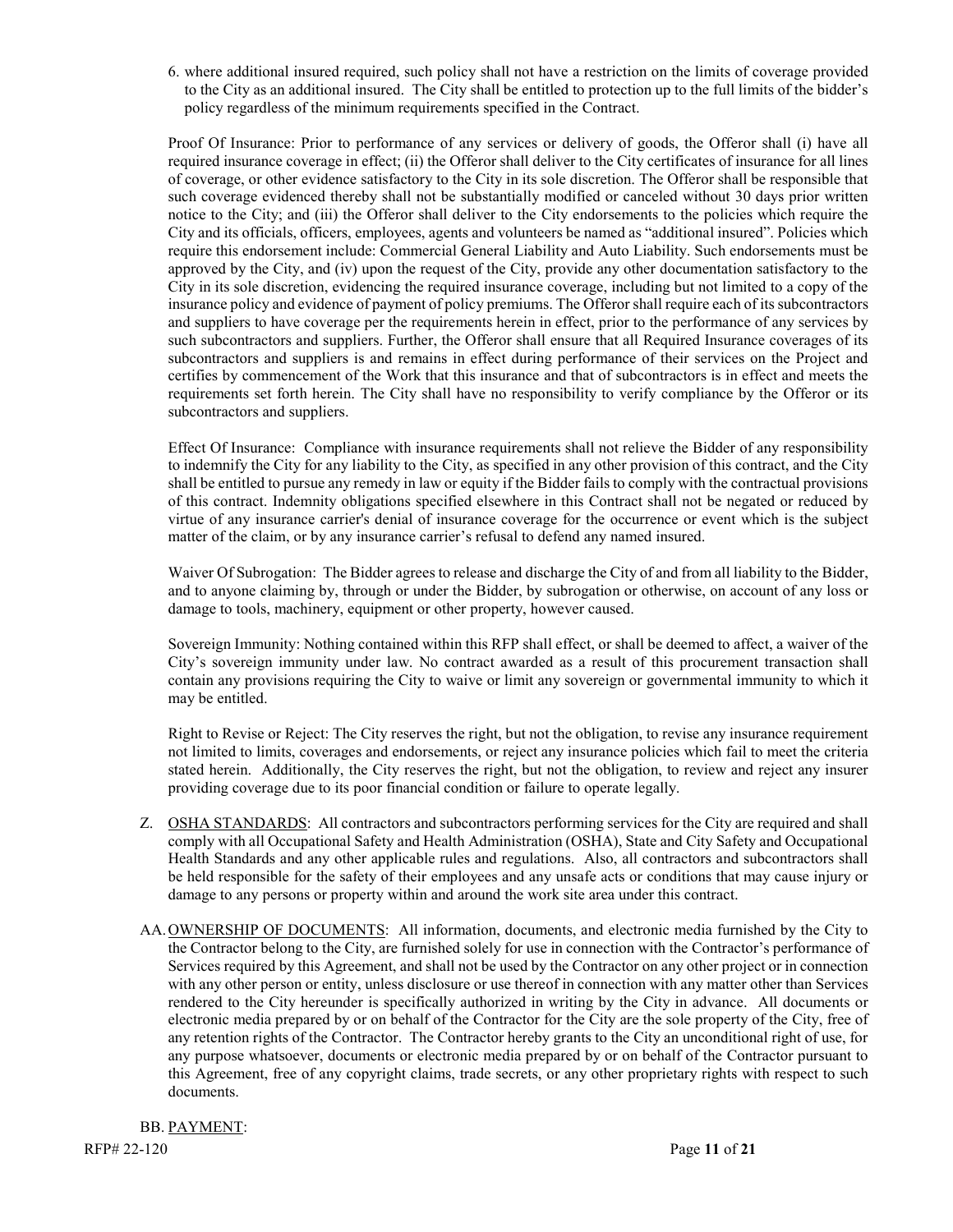#### A. To Prime Contractor:

- a. The City shall promptly pay for completed delivered goods or services by the required payment date. The required payment date shall be either: (i) the date on which payment is due under the terms of a contract for the provision of goods or services, or (ii) if a date is not established by contract, not more than 45 days after goods or services are received or not more than 45 days after an invoice is rendered, whichever is later. Separate payment dates may be specified for contracts under which goods or services are provided in a series of partial executions or deliveries to the extent that the contract provides for separate payment for partial execution or delivery. Within 20 days after the receipt of an invoice for goods or services, the City shall notify the supplier of any defect or impropriety that would prevent payment by the required payment date. In the event that the City fails to make payment by the require payment date, the City shall pay any finance charges assessed by the supplier that shall not exceed one percent per month. In cases where payment is made by mail, the date of postmark shall be deemed to be the date payment is made.
- b. Individual contractors shall provide their social security numbers, and proprietorships, partnerships, and corporations shall provide the City with a federal employer identification number, prior to receiving any payment from the City.
- c. Invoices for items ordered, delivered and accepted shall be submitted by the contractor directly to the payment address shown on the purchase order/contract. All invoices shall show the city contract number and/or purchase order number.
- d. All goods or services provided under this contract or purchase order, that are to be paid for with public funds, shall be billed by the contractor at the contract price, regardless of which city department is being billed.
- e. **Unreasonable Charges**. Under certain emergency procurements and for most time and material purchases, final job costs cannot be accurately determined at the time orders are placed. In such cases, contractors should be put on notice that final payment in full is contingent on a determination of reasonableness with respect to all invoiced charges. Charges which appear to be unreasonable will be researched and challenged, and that portion of the invoice held in abeyance until a settlement can be reached. Upon determining that invoiced charges are not reasonable, the City shall promptly notify the contractor, in writing, as to those charges which it considers unreasonable and the basis for the determination. A contractor may not institute legal action unless a settlement cannot be reached within thirty (30) days of notification. The provisions of this section do not relieve a city department of its prompt payment obligations with respect to those charges which are not in dispute (Code of Virginia*,* § 2.2-4363).

#### B. To Subcontractors:

- a. A contractor awarded a contract under this solicitation is hereby obligated:
	- (1) To pay the subcontractor(s) within seven (7) days of the contractor's receipt of payment from the City for the proportionate share of the payment received for work performed by the subcontractor(s) under the contract; or
	- (2) To notify the City and the subcontractor(s), in writing, of the contractor's intention to withhold payment and the reason.
- b. The contractor is obligated to pay the subcontractor(s) interest at the rate of one percent per month (unless otherwise provided under the terms of the contract) on all amounts owed by the contractor that remain unpaid seven (7) days following receipt of payment from the City, except for amounts withheld as stated in (2) above. The date of mailing of any payment by U. S. Mail is deemed to be payment to the addressee. These provisions apply to each sub-tier contractor performing under the primary contract. A contractor's obligation to pay an interest charge to a subcontractor may not be construed to be an obligation of the City.
- CC. PERMITS AND FEES: All proposals submitted shall have included in price the cost of any business or professional licenses, permits or fees required by the City of Charlottesville or the Commonwealth of Virginia. The offeror must have all necessary licenses to perform the services in Virginia and, if the successful Offeror is a corporation, professional corporation or limited liability company, must also be authorized to do business in the Commonwealth of Virginia.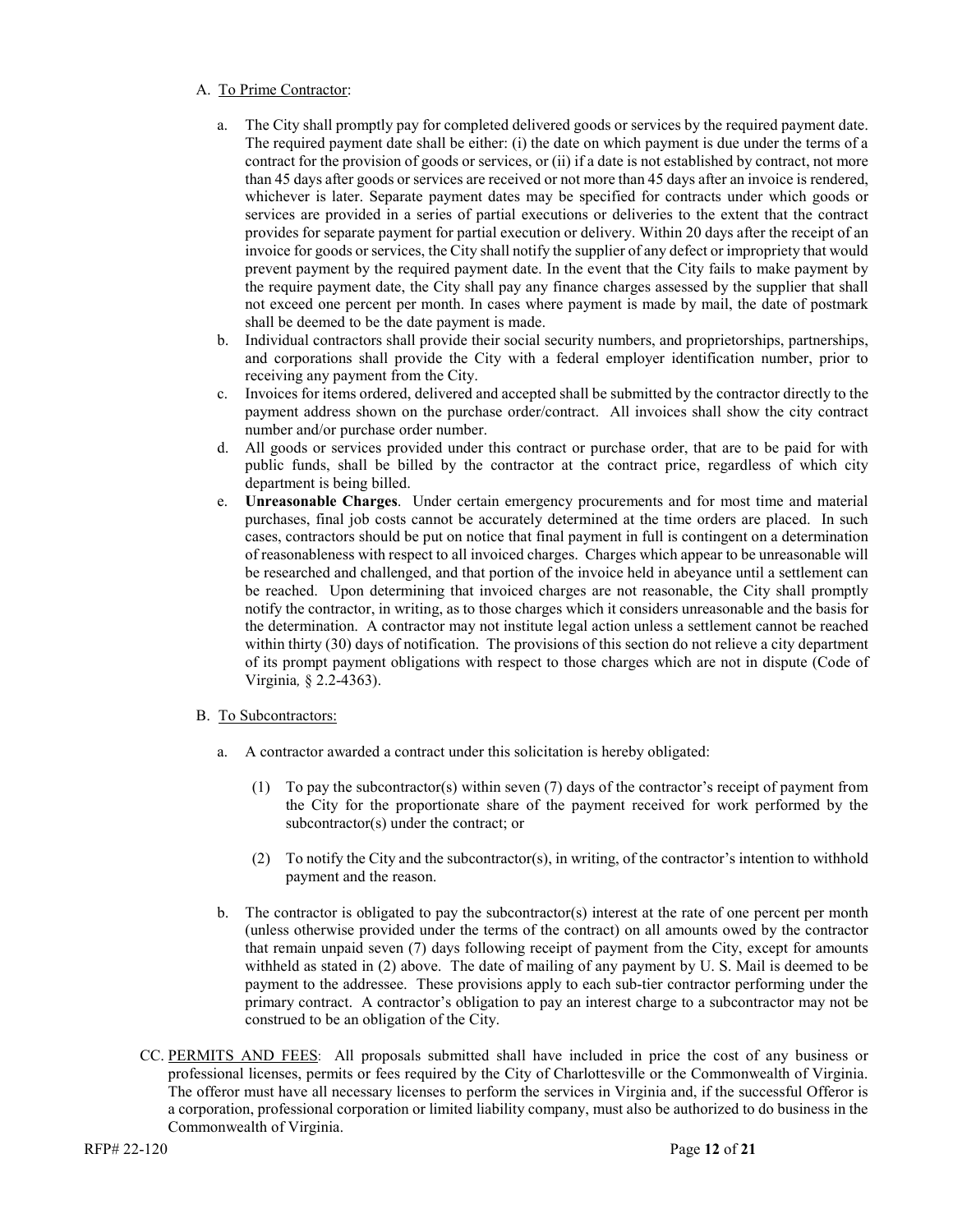- DD.PRECEDENCE OF TERMS: The following General Terms and Conditions: APPLICABLE LAWS AND COURTS, ANTI-DISCRIMINATION, ETHICS IN PUBLIC CONTRACTING, IMMIGRATION REFORM AND CONTROL ACT OF 1986, DEBARMENT STATUS, ANTITRUST, MANDATORY USE OF CITY FORM AND TERMS AND CONDITIONS, CLARIFICATION OF TERMS, PAYMENT shall apply in all instances. In the event there is a conflict between any of the other General Terms and Conditions and any Special Terms and Conditions in this solicitation, the Special Terms and Conditions shall apply.
- EE. QUALIFICATIONS OF BIDDERS/OFFERORS: The City may make such reasonable investigations as deemed proper and necessary to determine the ability of the bidder/offeror to perform the services/furnish the goods and the bidder/offeror shall furnish to the City all such information and data for this purpose as may be requested. The City reserves the right to inspect bidder's/offeror's physical facilities prior to award to satisfy questions regarding the bidder's/offeror's capabilities. The City further reserves the right to reject any bid if the evidence submitted by, or investigations of, such bidder/offeror fails to satisfy the City that such bidder/offeror is properly qualified to carry out the obligations of the contract and to provide the services and/or furnish the goods contemplated therein.
- FF. SCHOOL CONTRACTOR CERTIFICATION: Not applicable.
- GG.SMALL BUSINESS SUBCONTRACTING AND EVIDENCE OF COMPLIANCE: It is the policy of the City of Charlottesville to facilitate the establishment, preservation and strengthening of small businesses and businesses owned by women and minorities and service disabled veterans and to encourage their participation in the City's procurement activities. Toward that end the City of Charlottesville encourages these firms to compete and encourages other firms to provide for the participation of these firms through partnerships, joint ventures, subcontracts or other contractual opportunities. **Bidders are asked, as part of their submission, to describe any planned use of such business in fulfilling this contract, SEE ATTACHMENT G.**
- HH.STATE CORPORATION COMMISSION IDENTIFICATION NUMBER: Pursuant to Code of Virginia, §2.2- 4311.2 subsection B, a bidder or offeror organized or authorized to transact business in the Commonwealth pursuant to Title 13.1 or Title 50 is required to include in its bid or proposal the identification number issued to it by the State Corporation Commission (SCC). Any bidder or offeror that is not required to be authorized to transact business in the Commonwealth as a foreign business entity under Title 13.1 or Title 50 or as otherwise required by law is required to include in its bid or proposal a statement describing why the bidder or offeror is not required to be so authorized. Link to the Virginia State Corporation Commission site: [http://www.scc.virginia.gov/.](http://www.scc.virginia.gov/)
- II. TAXES: Include only taxes applicable to the project in this proposal. The City is exempt from State Sales Tax and Federal Excise Tax. Tax Exemption Certificate indicating the City's tax exempt status will be furnished by the City of Charlottesville upon request.
- JJ. TESTING AND INSPECTION: The City reserves the right to conduct any test/inspection it may deem advisable to assure goods and services conform to the specifications.
- KK.TRANSPORTATION AND PACKAGING: All prices submitted must be FOB Destination Freight Prepaid and Allowed. By submitting their proposals, all offerors certify and warrant that the price offered for FOB destination includes only the actual freight rate costs at the lowest and best rate and is based upon the actual weight of the goods to be shipped. Except as otherwise specified herein, standard commercial packaging, packing and shipping containers shall be used. All shipping containers shall be legibly marked or labeled on the outside with purchase order number, commodity description, and quantity.
- LL. USE OF BRAND NAMES: Unless otherwise provided in this solicitation, the name of a certain brand, make or manufacturer does not restrict offerors to the specific brand, make or manufacturer named, but conveys the general style, type, character, and quality of the article desired. Any article which the City, in its sole discretion, determines to be the equal of that specified, considering quality, workmanship, economy of operation, and suitability for the purpose intended, shall be accepted. The offeror is responsible to clearly and specifically identify the product being offered and to provide sufficient descriptive literature, catalog cuts and technical detail to enable the City to determine if the product offered meets the requirements of the solicitation. This is required even if offering the exact brand, make or manufacturer specified. Adequate data for evaluation purposes must be provided. Unless the offeror clearly indicates in its proposal that the product offered is an equal product, such proposal will be considered to offer the brand name product referenced in the solicitation.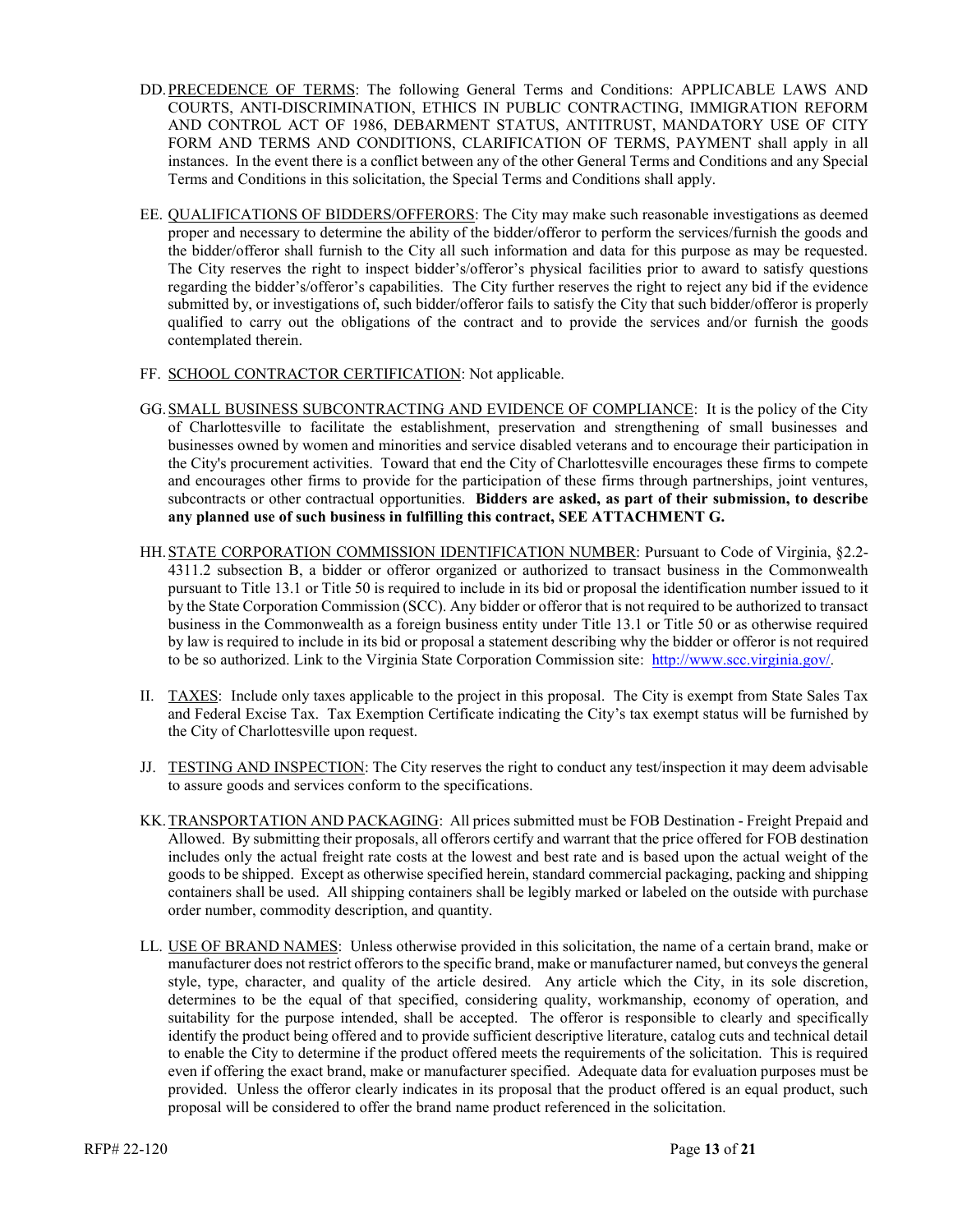- MM. VIRGINIA GOVERNMENTAL FRAUDS ACT: Each bidder/offeror is and shall be subject to the provisions of the Virginia Governmental Frauds Act, Code of Virginia, Title 18.2, Chapter 12, Article 1.1. In compliance with this law, each bidder/offeror is required to submit a certification that its bid/proposal, or any claim resulting there from, is not the result of, or affected by, any act of collusion with another person engaged in the same line of business or commerce, or any act of fraud punishable under the Act. Any bidder/offeror who knowingly makes a false statement on the Certificate of No Collusion shall be guilty of a felony, as provided in the Code of Virginia §18.2-498.5. As part of this bid/proposal a notarized Certificate of No Collusion must be submitted with the bid/proposal.
- NN.The requirements of this RFP shall be deemed incorporated into any contract resulting from this procurement transaction, as if set forth therein verbatim.

#### VIII. SPECIAL TERMS AND CONDITIONS:

- A. AMERICANS WITH DISABILITIES ACT COMPLIANCE: If the City requests a formal report or work product, the Contractor is required to deliver the report to comply with the Americans with Disabilities Act (ADA) and, as may be applicable, the Rehabilitation Act of 1973. The formal report shall be provided in a .PDF; HTML or other text-based format in which optical character recognition is provided, and in which any photographs, images, diagrams, maps, etc. are marked by adequate "alt tags" and "long description tags," to the end that the contents of the report will be readable by a screen reader for the sight impaired.
- B. CANCELLATION OF CONTRACT/TERMINATION: The City may terminate any agreement resulting from this solicitation at any time, for its convenience, upon thirty (30) days' advance written notice to the Contractor. In the event of such termination, the Contractor shall be compensated for services and work performed prior to termination.
- C. CONFIDENTIALITY OF PERSONALLY IDENTIFIABLE INFORMATION: The contractor assures that information and data obtained as to personal facts and circumstances related to patients or clients will be collected and held confidential, during and following the term of this agreement, and will not be divulged without the individual's and the City's written consent and only in accordance with federal law or the Code of Virginia. Contractors who utilize, access, or store personally identifiable information as part of the performance of a contract are required to safeguard this information and immediately notify the City of any breach or suspected breach in the security of such information. Contractors shall allow the City to both participate in the investigation of incidents and exercise control over decisions regarding external reporting. Contractors and their employees working on this project may be required to sign a confidentiality statement.
- D. E-VERIFY PROGRAM: The Contractor shall register and participate in the E-Verify Program to verify information and work authorization of its newly hired employees performing work pursuant to the contract. The contractor should attach to their bid a copy of their Maintain Company page from E-Verify to prove that they are enrolled in E-Verify. E-VERIFY is free for employers and is a web-based system that allows enrolled employers to confirm the eligibility of their employees to work in the United States. E-VERIFY can be accessed at [https://www.e-verify.gov/.](https://www.e-verify.gov/)

#### IX. ATTACHMENTS:

ATTACHMENT A SAMPLE COI AND GUIDE TO THE ACCORD FORM ATTACHMENT B SIGNATURE SHEET ATTACHMENT C STATE CORPORATION COMMISSION FORM ATTACHMENT D OFFEROR DATA SHEET ATTACHMENT E CERTIFICATION OF NO COLLUSION ATTACHMENT F PROPRIETARY/CONFIDENTIAL INFORMATION IDENTIFICATION ATTACHMENT G SMALL, WOMEN, MINORITY, MICRO, EMPLOYMENT SERVICES ORGANIZATIONS AND VETERAN-OWNED BUSINESS OBJECTIVES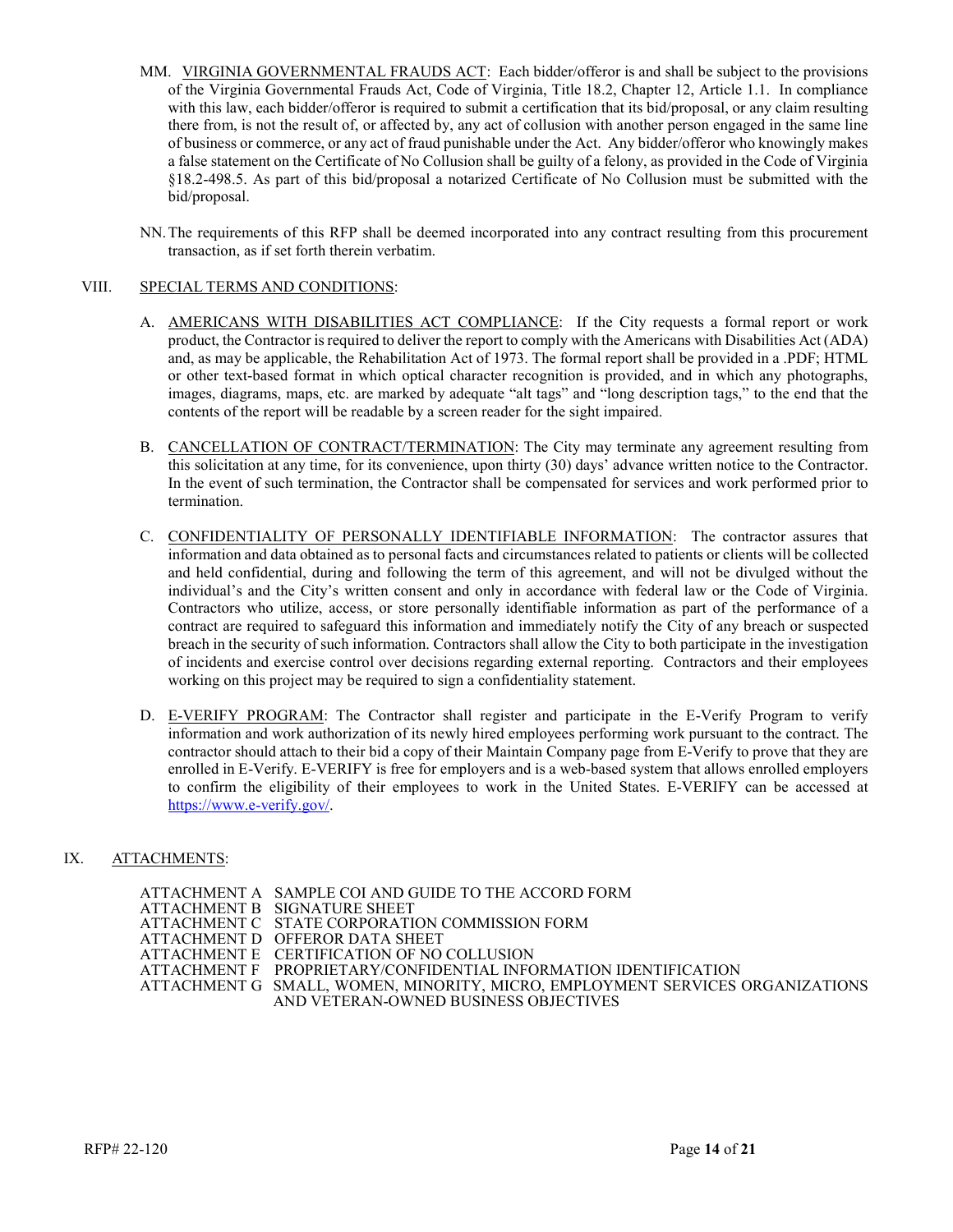## **SAMPLE C.O.I. and GUIDE TO THE ACORD FORM**

**Explanation: The Sample C.O.I. and Guide to the Acord Form below is for informational purposes only. Offerors are not required to submit a C.O.I or Endorsement(s) with their proposal response. Prior to performance of any services or delivery of goods, the Offeror shall (i) have all required insurance coverage in effect; (ii) the Offeror shall deliver to the City certificates of insurance for all lines of coverage. The Offeror shall be responsible that such coverage evidenced thereby shall not be substantially modified or canceled without 30 days prior written notice to the City; and (iii) the Offeror shall deliver to the City Endorsements to the policies which require the City and its officials, officers, employees, agents and volunteers be named as "additional insured".** 

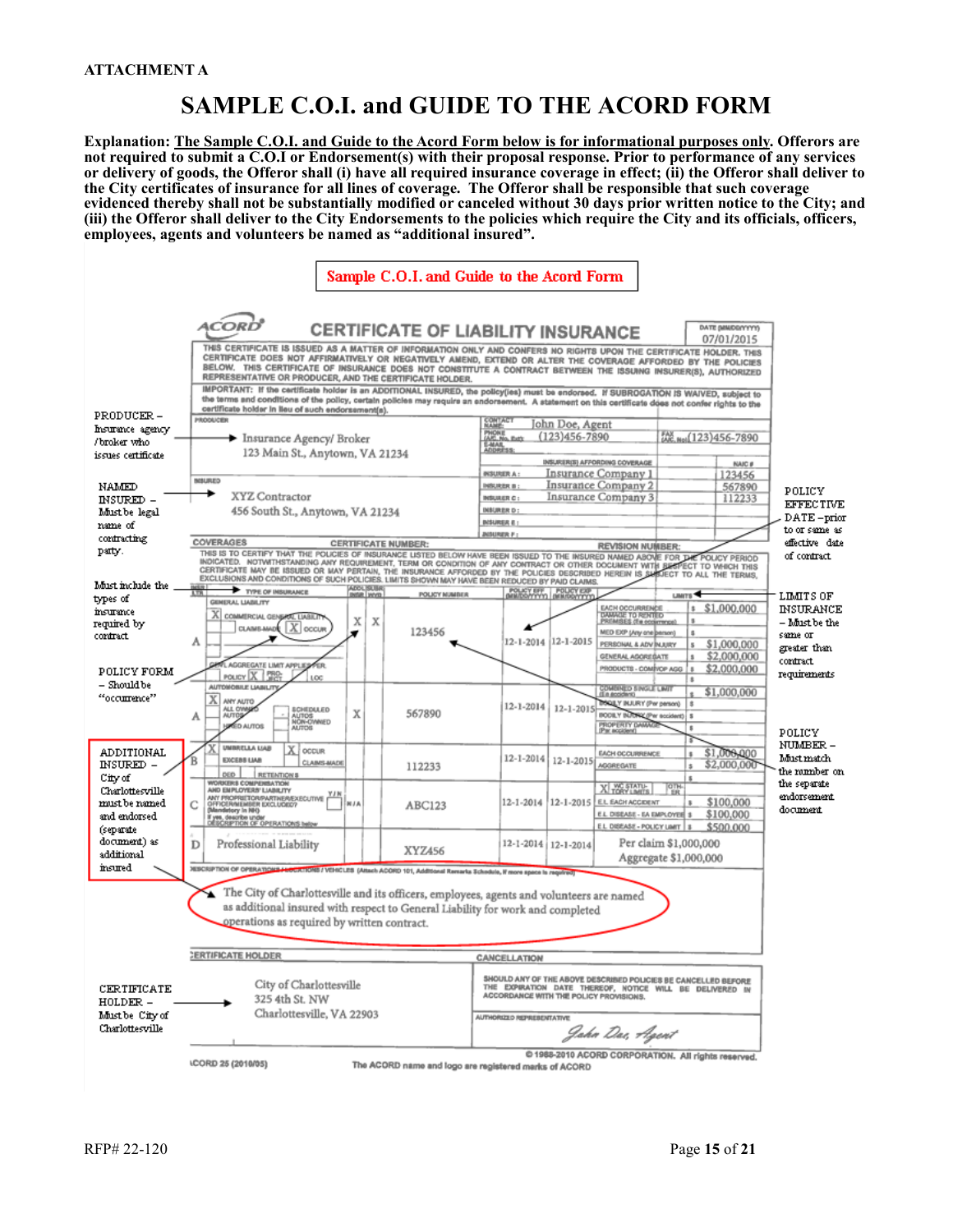### **SIGNATURE SHEET**

#### RFP# 22-120

#### Title: EXECUTIVE RECRUITER FOR POLICE CHIEF RECRUITMENT

In Compliance With This Request For Proposal And To All The Conditions Imposed Therein And Hereby Incorporated By Reference, The Undersigned Offers And Agrees To Furnish The Goods/Services In Accordance With The Attached Signed Proposal Or As Mutually Agreed Upon By Subsequent Negotiation.

Name And Address Of Firm:

|                      | Date:<br><u> 1989 - Johann Stoff, deutscher Stoff, der Stoff, der Stoff, der Stoff, der Stoff, der Stoff, der Stoff, der S</u> |
|----------------------|--------------------------------------------------------------------------------------------------------------------------------|
| DBA                  | By:                                                                                                                            |
|                      | (Signature In Ink)                                                                                                             |
| Zip Code:            | Name: $\frac{1}{\sqrt{1-\frac{1}{2}} \cdot \frac{1}{2}}$                                                                       |
| Telephone Number: () | (Please Print)                                                                                                                 |
| Fax Number: ( )      | Title: $\qquad \qquad$                                                                                                         |
|                      | I have the authority to bind the corporation.                                                                                  |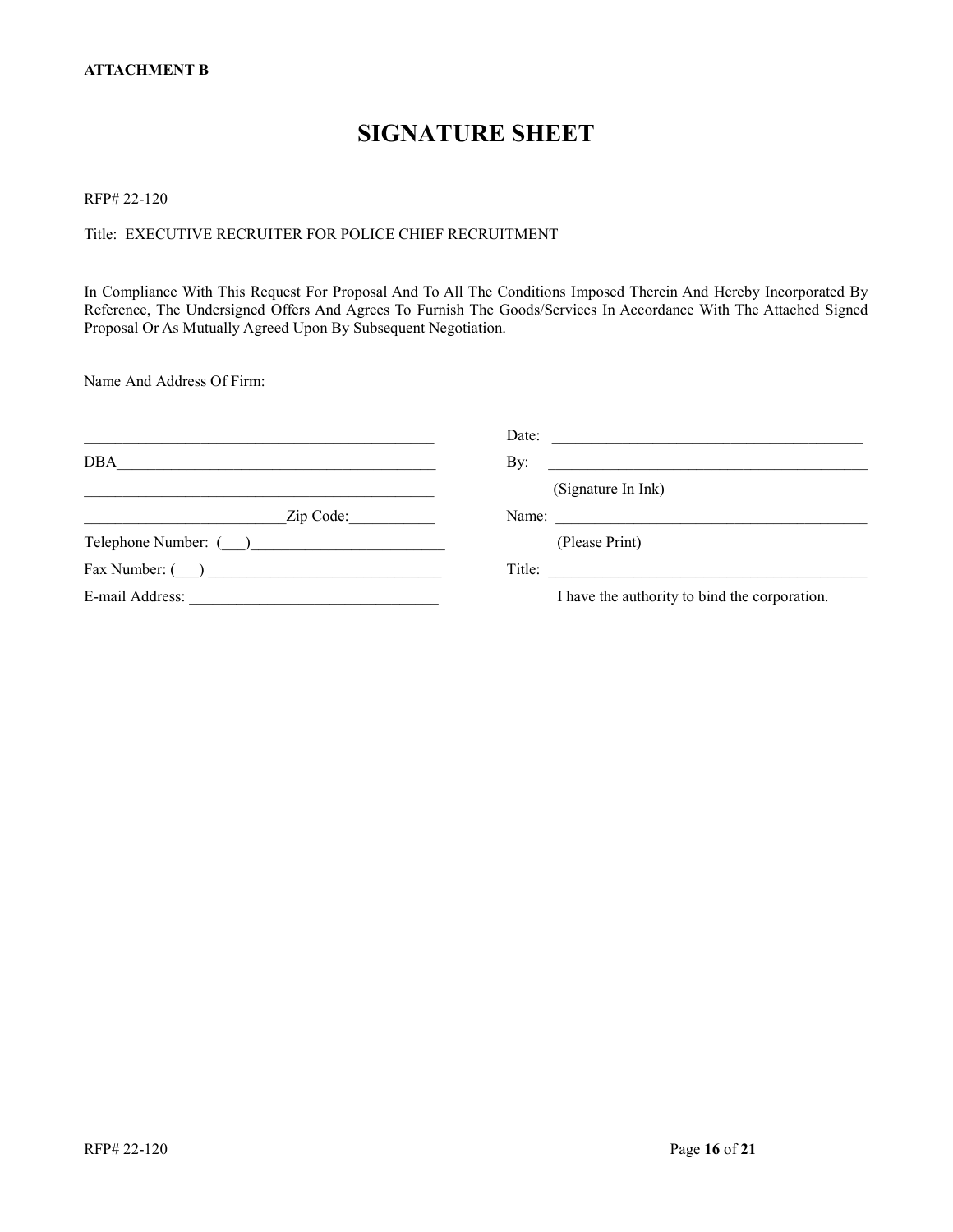# **STATE CORPORATION COMMISSION FORM**

#### **Virginia State Corporation Commission (SCC) registration information**.

Name of Bidder/Offeror:

**�** is a corporation or other business entity with the following Virginia SCC identification number: \_\_\_\_\_\_\_\_\_\_\_\_\_\_\_\_\_\_ **-OR-**

**�** is not a corporation, limited liability company, limited partnership, registered limited liability partnership, or business trust **-OR-**

**�** is an out-of-state business entity that does not regularly and continuously maintain as part of its ordinary and customary business any employees, agents, offices, facilities, or inventories in Virginia (not counting any employees or agents in Virginia who merely solicit orders that require acceptance outside Virginia before they become contracts, and not counting any incidental presence of the bidder/offeror in Virginia that is needed in order to assemble, maintain, and repair goods in accordance with the contracts by which such goods were sold and shipped into Virginia from bidder/offeror's out-of-state location) **-OR-**

**�** is an out-of-state business entity that is including with this bid/proposal an opinion of legal counsel which accurately and completely discloses the undersigned bidder's/offeror's current contacts with Virginia and describes why those contacts do not constitute the transaction of business in Virginia within the meaning of §13.1-757 or other similar provisions in Titles 13.1 or 50 of the Code of Virginia. **Attach opinion of legal counsel to this form.**

**� Check the following box if you have not completed any of the foregoing options but currently have pending before the Virginia SCC an application for authority to transact business in the Commonwealth of Virginia and wish to be considered for a waiver to allow you to submit the SCC identification number after the due date for bids/proposals (the City reserves the right to determine in its sole discretion whether to allow such waiver).**

 $\overline{\phantom{a}}$  ,  $\overline{\phantom{a}}$  ,  $\overline{\phantom{a}}$  ,  $\overline{\phantom{a}}$  ,  $\overline{\phantom{a}}$  ,  $\overline{\phantom{a}}$  ,  $\overline{\phantom{a}}$  ,  $\overline{\phantom{a}}$  ,  $\overline{\phantom{a}}$  ,  $\overline{\phantom{a}}$  ,  $\overline{\phantom{a}}$  ,  $\overline{\phantom{a}}$  ,  $\overline{\phantom{a}}$  ,  $\overline{\phantom{a}}$  ,  $\overline{\phantom{a}}$  ,  $\overline{\phantom{a}}$ 

#### **Registered Agent Information**

Please specify the Registered Agent who will accept services of process on your behalf.

Agent Name:  $\Box$ 

Physical Address (no Post Office Boxes):

I certify the accuracy of this information.

| $\sim$<br>טור |  | <br>uw |
|---------------|--|--------|
|               |  |        |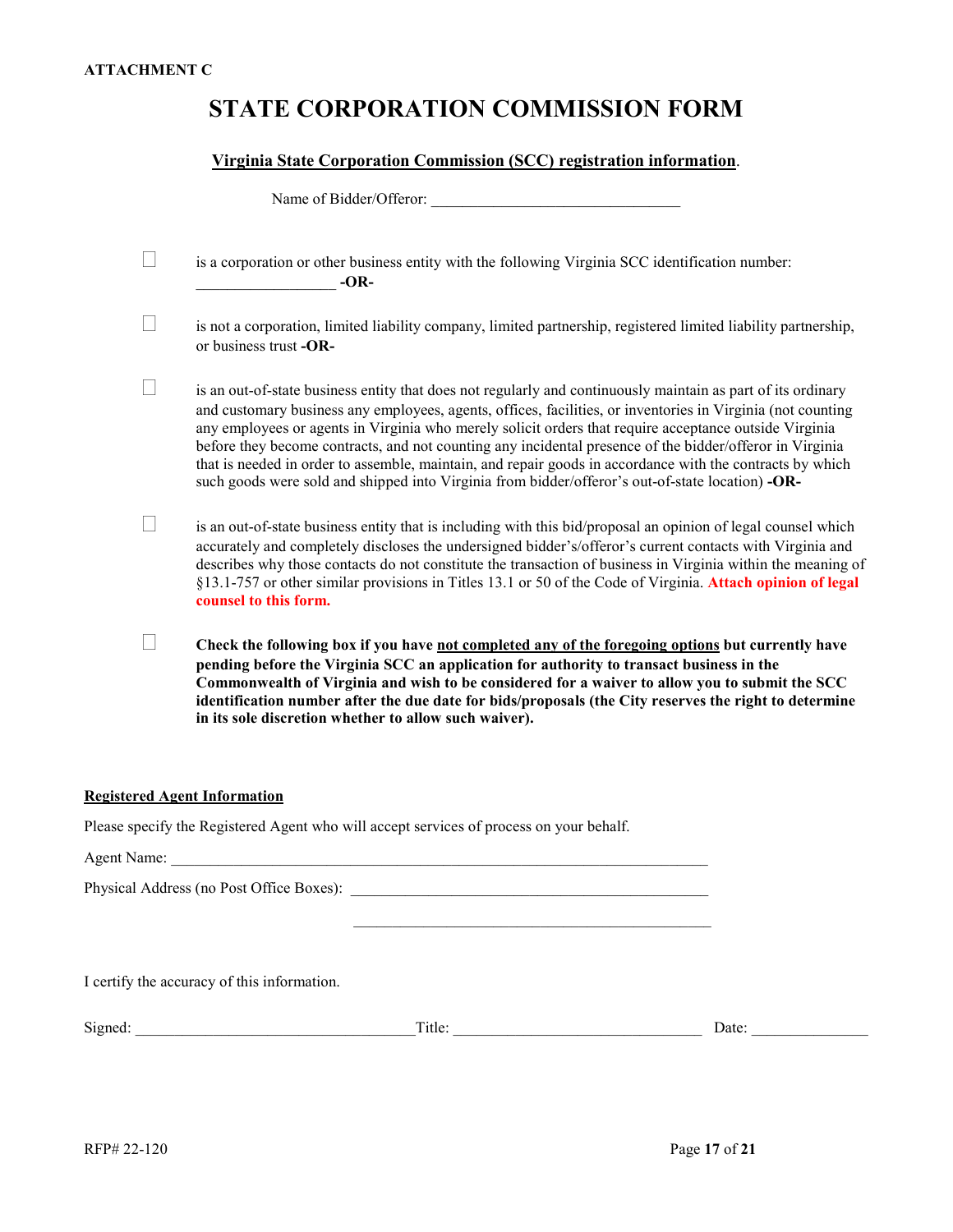#### **ATTACHMENT D**

### **OFFEROR DATA SHEET**

Note: The following information is required as part of your response to this solicitation. Failure to complete and provide this sheet may result in finding your bid nonresponsive.

- 1. Qualification: The vendor must have the capability and capacity in all respects to satisfy fully all of the contractual requirements.
- 2. Vendor's Primary Contact:

Name: The Phone: The Phone:  $\Box$  Phone:  $\Box$ 

3. Years in Business: Indicate the length of time you have been in business providing this type of good or service:

Years Months

4. Indicate below a listing of at least four (4) current or recent accounts, either commercial or governmental, that your company is servicing, has serviced, or has provided similar goods. Include the length of service and the name, address, and telephone number of the point of contact.

|                                             |                               | Phone: Email: Email: Email: Email: Email: Email: Email: Email: Email: Email: Email: Email: Email: Email: Email: Email: Email: Email: Email: Email: Email: Email: Email: Email: Email: Email: Email: Email: Email: Email: Email |
|---------------------------------------------|-------------------------------|--------------------------------------------------------------------------------------------------------------------------------------------------------------------------------------------------------------------------------|
|                                             |                               |                                                                                                                                                                                                                                |
| B. Company:                                 |                               |                                                                                                                                                                                                                                |
|                                             |                               |                                                                                                                                                                                                                                |
|                                             |                               | Phone: Email: Email: Email: Email: Email: Email: Email: Email: Email: Email: Email: Email: Email: Email: Email: Email: Email: Email: Email: Email: Email: Email: Email: Email: Email: Email: Email: Email: Email: Email: Email |
|                                             |                               |                                                                                                                                                                                                                                |
|                                             |                               |                                                                                                                                                                                                                                |
|                                             |                               |                                                                                                                                                                                                                                |
|                                             |                               | Phone: Email: Email: Email: Email: Email: Email: Email: Email: Email: Email: Email: Email: Email: Email: Email: Email: Email: Email: Email: Email: Email: Email: Email: Email: Email: Email: Email: Email: Email: Email: Email |
|                                             |                               |                                                                                                                                                                                                                                |
|                                             |                               |                                                                                                                                                                                                                                |
|                                             |                               |                                                                                                                                                                                                                                |
|                                             |                               | Phone: Email: Email: Email: Email: Email: Email: Email: Email: Email: Email: Email: Email: Email: Email: Email: Email: Email: Email: Email: Email: Email: Email: Email: Email: Email: Email: Email: Email: Email: Email: Email |
|                                             |                               |                                                                                                                                                                                                                                |
|                                             |                               |                                                                                                                                                                                                                                |
| I certify the accuracy of this information. |                               |                                                                                                                                                                                                                                |
|                                             | Title: $\qquad \qquad$ Title: |                                                                                                                                                                                                                                |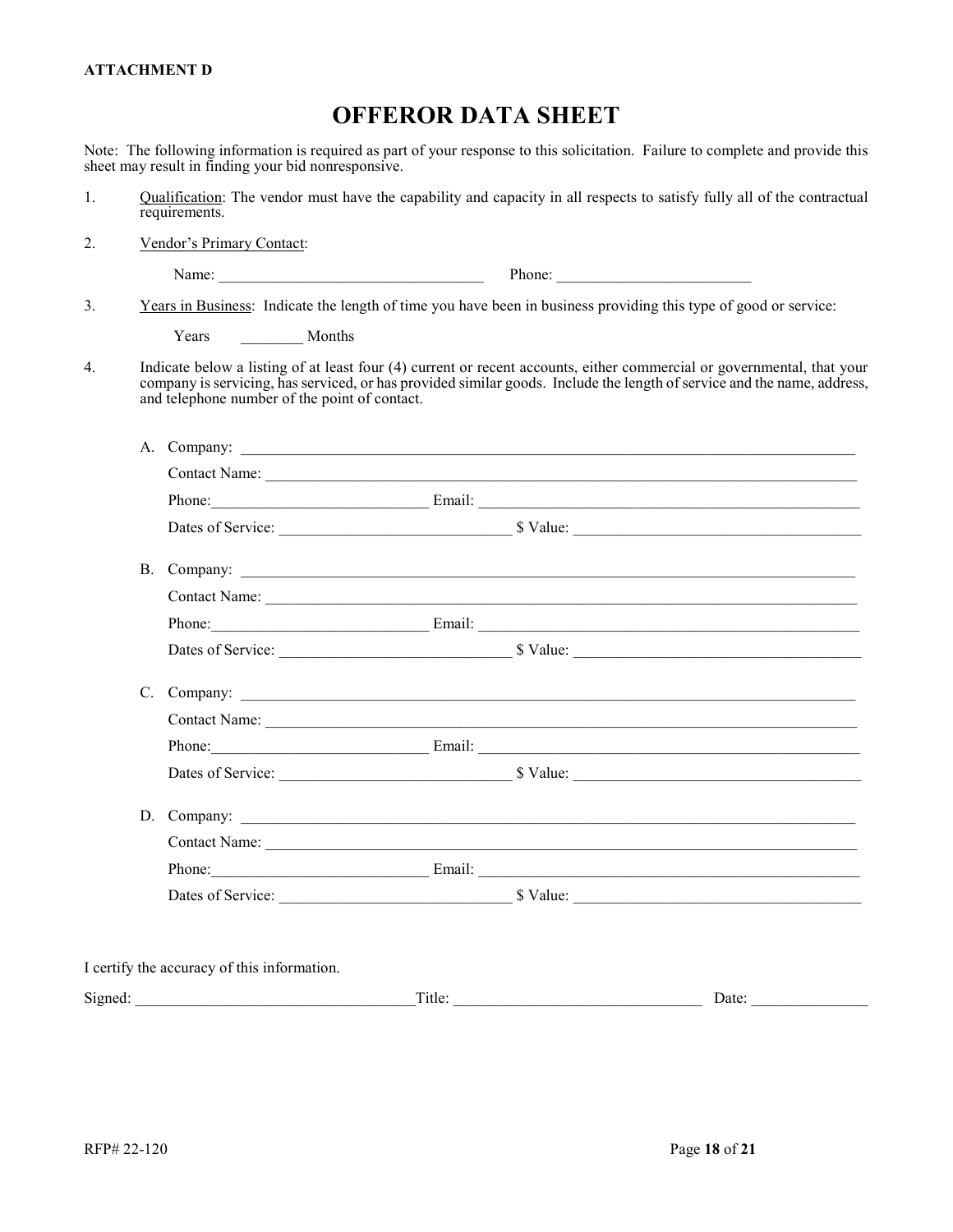# **CERTIFICATION OF NO COLLUSION**

The undersigned, acting on behalf of  $\blacksquare$ with the procurement and proposal to which this Certification of No Collusion is attached that:

This proposal is not the result of, or affected by, any act of collusion with another person engaged in the same line of business or commerce: nor is this proposal the result of, or affected by, any act of fraud punishable under Article 1.1 of Chapter 12 of Title 18.2 Code of Virginia, 1950 as amended (&&18.2-498.1 atseq.)

 $\_$  . The set of the set of the set of the set of the set of the set of the set of the set of the set of the set of the set of the set of the set of the set of the set of the set of the set of the set of the set of the se

|                                                                      | Signature of Company Representative |     |
|----------------------------------------------------------------------|-------------------------------------|-----|
|                                                                      | Name of Company                     |     |
|                                                                      | Date                                |     |
|                                                                      | <b>ACKNOWLEDGEMENT</b>              |     |
|                                                                      |                                     |     |
|                                                                      |                                     |     |
| The foregoing Certification of No Collusion bearing the signature of |                                     | and |
|                                                                      |                                     |     |
|                                                                      |                                     |     |
|                                                                      | Notary Public                       |     |
| My commission expires:                                               |                                     |     |

#### CODE OF VIRGINIA

&18.2-498.4. Duty to provide certified statement. A. The Commonwealth, or any department or agency thereof, and any local government or any department or agency thereof, may require that any person seeking, offering or agreeing to transact business or commerce with it, or seeking, offering or agreeing to receive any portion of the public funds or moneys, submit a certification that the offer or agreement or any claim resulting thereon is not the result of, or affected by, any act of collusion with another person engaged in the same line of business or commerce, or any act of fraud punishable under this article.

B. Any person required to submit a certified statement as provided in paragraph A above who knowingly makes a false statement shall be guilty of a Class 6 felony. (1980, c.472)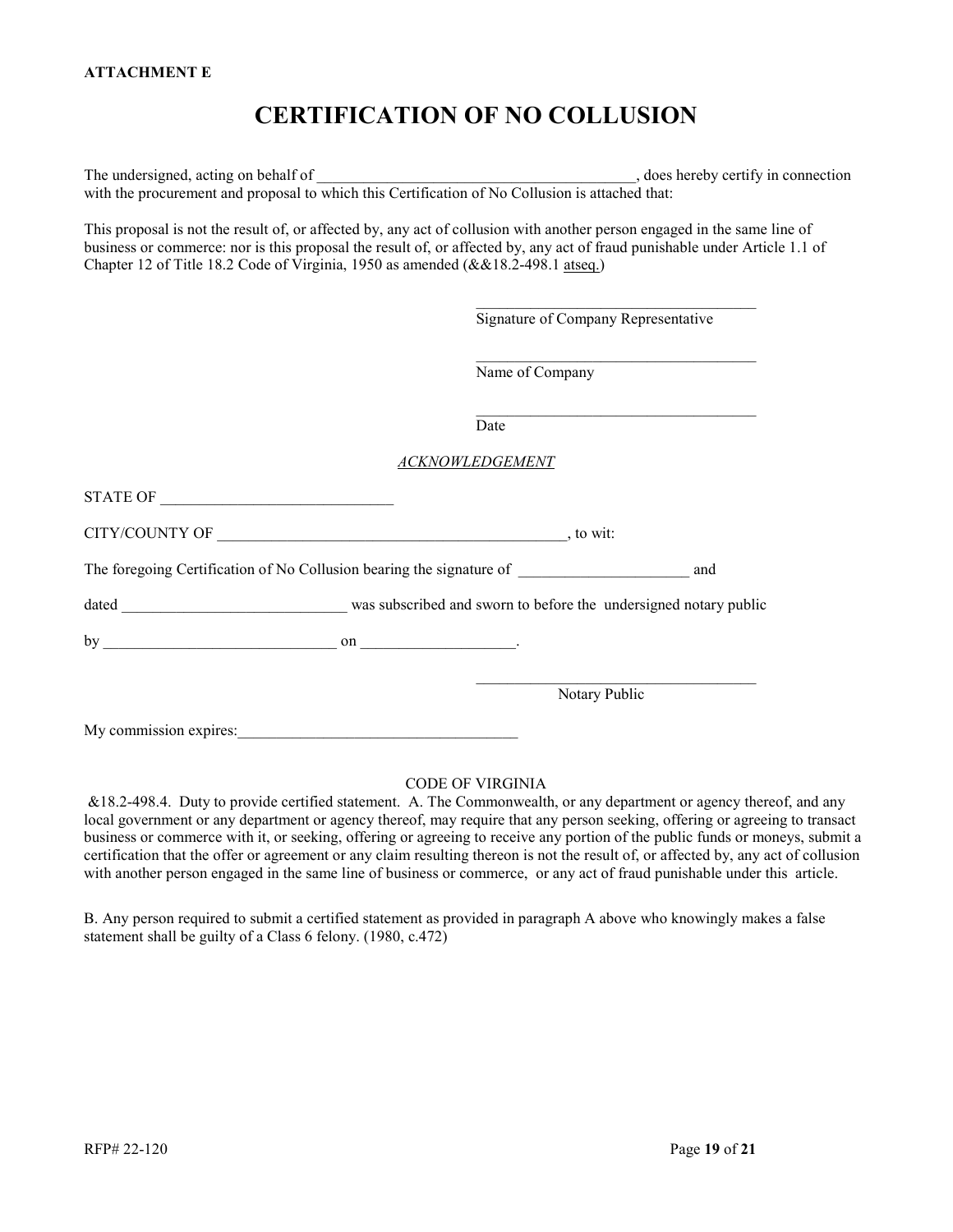# **PROPRIETARY/CONFIDENTIAL INFORMATION IDENTIFICATION**

Name of Firm/Offeror:

RFP#: 22-120

Trade secrets or proprietary information submitted by an offeror shall not be subject to public disclosure under the Virginia Freedom of Information Act; however, the offeror must invoke the protections of § 2.2-4342F of the Code of Virginia, in writing, either before or at the time the data or other material is submitted. The written notice must specifically identify the data or materials to be protected including the section of the proposal in which it is contained and the page numbers, and state reasons why protection is necessary. The proprietary or trade secret material submitted must be identified by some distinct method such as highlighting or underlining and must indicate only the specific words, figures or paragraphs that constitute trade secrets or proprietary information. In addition, a summary of proprietary information shall be submitted on this form. The classification of an entire proposal document, line item prices, and/or total proposal prices as proprietary or trade secrets is not acceptable.

**SECTION/TITLE PAGE NUMBER (S) REASON(S) FOR WITHHOLDING FROM DISCLOSURE**

|                                                                                                                                                                                                                                      | Signed: | $\Gamma$ itle: | Date: |
|--------------------------------------------------------------------------------------------------------------------------------------------------------------------------------------------------------------------------------------|---------|----------------|-------|
| I certify the accuracy of this information.                                                                                                                                                                                          |         |                |       |
|                                                                                                                                                                                                                                      |         |                |       |
|                                                                                                                                                                                                                                      | - -     |                |       |
|                                                                                                                                                                                                                                      | ___     |                |       |
| <u> 1989 - Johann Stein, fransk politik (</u>                                                                                                                                                                                        | - -     |                |       |
| <u> 1989 - Johann John Harry John Harry John Harry John Harry John Harry John Harry John Harry John Harry John Harry John Harry John Harry John Harry John Harry John Harry John Harry John Harry John Harry John Harry John Har</u> |         |                |       |
|                                                                                                                                                                                                                                      |         |                |       |
|                                                                                                                                                                                                                                      |         |                |       |
|                                                                                                                                                                                                                                      |         |                |       |
|                                                                                                                                                                                                                                      |         |                |       |
|                                                                                                                                                                                                                                      |         |                |       |
|                                                                                                                                                                                                                                      | — —     |                |       |
|                                                                                                                                                                                                                                      |         |                |       |
|                                                                                                                                                                                                                                      | _ _     |                |       |
|                                                                                                                                                                                                                                      |         |                |       |
|                                                                                                                                                                                                                                      |         |                |       |
|                                                                                                                                                                                                                                      |         |                |       |